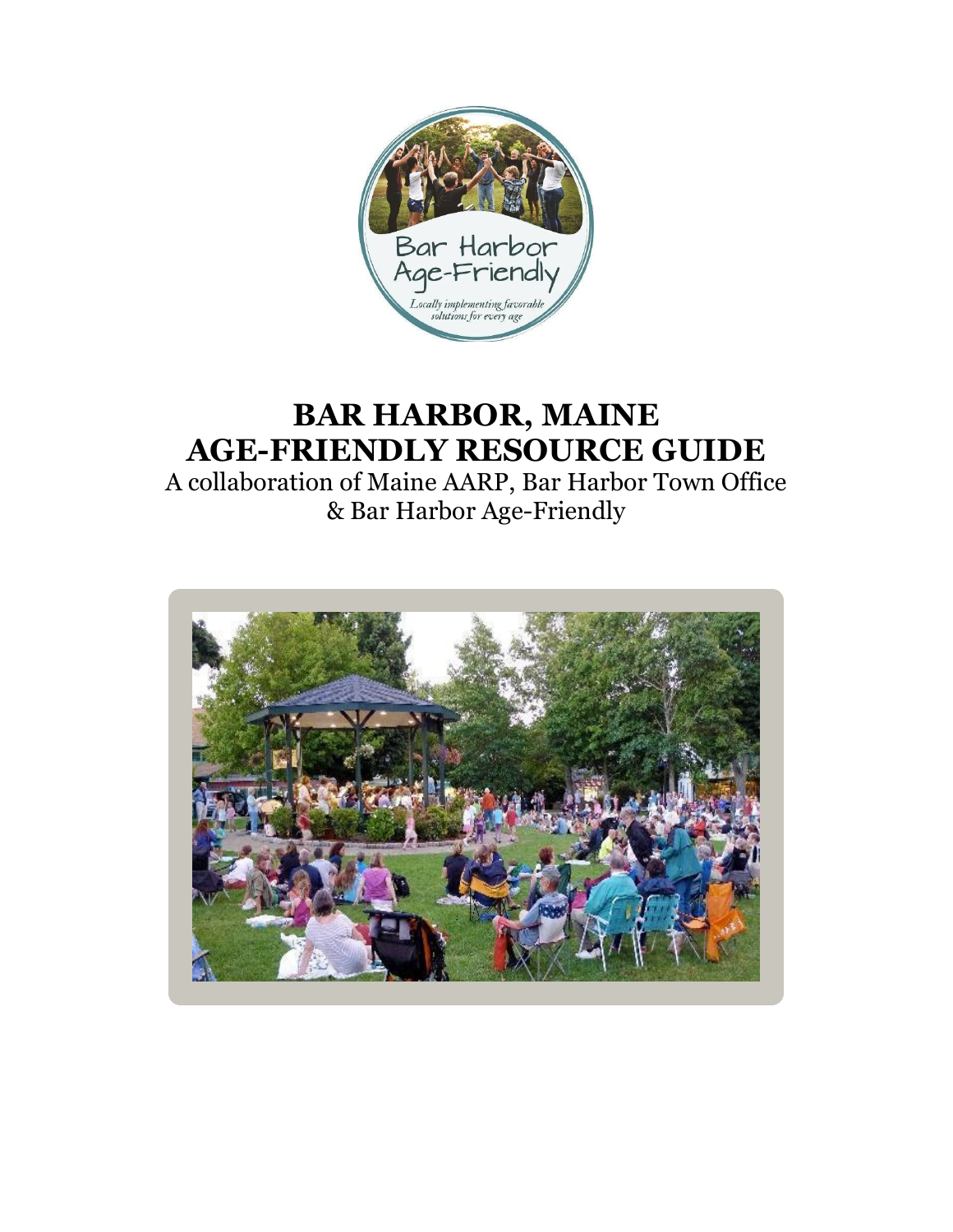## **Table of Contents**

| <b>Community Support &amp; Health Services</b> |  |
|------------------------------------------------|--|
|                                                |  |
| <b>Social Service Resources</b>                |  |
|                                                |  |
|                                                |  |
|                                                |  |
|                                                |  |
|                                                |  |
|                                                |  |
|                                                |  |
|                                                |  |
|                                                |  |
|                                                |  |





Main Street in Bar Harbor Town of Bar Harbor Municipal Building Bar Harbor from Bar Island

Bar Harbor is a town on Mount Desert Island along Maine's Frenchman Bay. It serves as a gateway to the mountains and cliffs of neighboring Acadia National Park. Towering over the park, Cadillac Mountain has trails and views of the town, the bay and the Cranberry Islands. Sand Beach is ringed by mountains. From the town pier, the Shore Path winds along the bay overlooking the Atlantic Ocean and the Porcupine Islands. Area: 63.11 mi²; Founded: February 23, 1796; Weather: 55°F (13°C), Wind S at 14 mph (23 km/h), 74% Humidity; Population: 5,535 (2018).

Please note that all content is subject to change based on provider. If you have any suggestions or additions to this Resource Guide, please email to [afc@barharbormaine.gov](mailto:afc@barharbormaine.gov) or call 288-4098.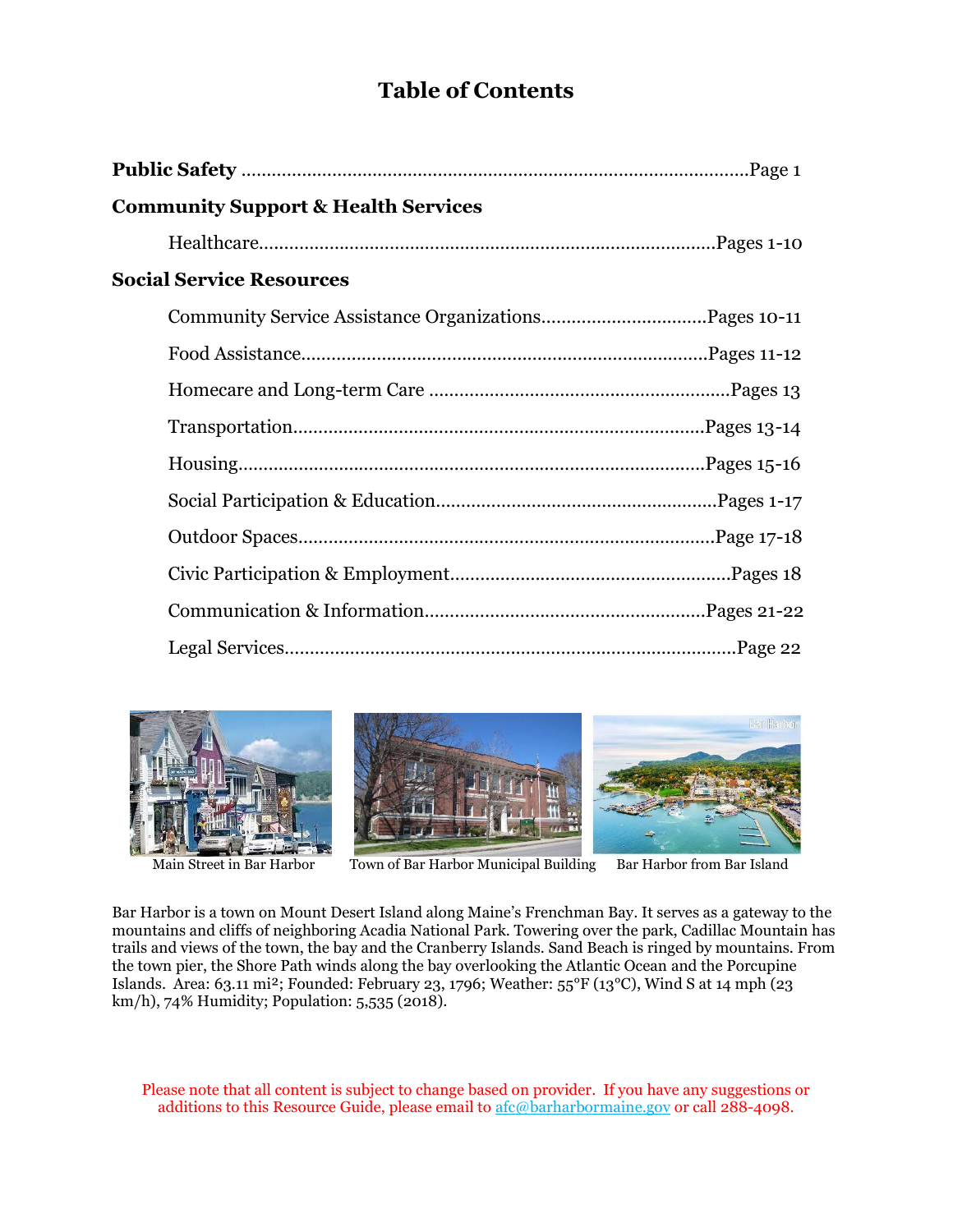### **PUBLIC SAFETY**

### **NOTE: IN CASE OF EMERGENCY, CALL 911**

Bar Harbor Public Safety (non-emergency number) 207-288-3391 Department of Health & Human Services - Adult Protective Services: 1-800-624-8404 Department of Health & Human Services - Child Protective Services: 1-800-452-1999 Mental Health Crisis Hotline: 1-888-568-1112 AMHC Sexual Assault Services: 1-800-871-7741 Next Step Domestic Violence Project: 1-800-315-5579 Northern New England Poison Center: 1-800-222-1222

### **COMMUNITY SUPPORT AND HEALTH SERVICES**

### **HEALTHCARE**

### **Mount Desert Island Hospital**

10 Wayman Ln Bar Harbor, ME 04609 207-288-5081 www[.mdihospital.org](http://mdihospital.org/)

MDI Hospital serves the island and surrounding communities through a 25-bed critical access facility in Bar Harbor and a network of area health centers, listed below.

### **MDI Hospital Integrated Care Team**

The Integrated Care Team works with patient-centered medical homes and health homes to identify patients who need additional support and link them to that support within the practice, in the healthcare environment, or in the community. Contact: Director of Care Management and Outpatient Services [207-288-5082 ext. 7801](about:blank)

### **Cadillac Family Practice**

322 Main Street Bar Harbor, ME 04609 207-288-5119

### **Community Health Center**

16 Community Lane Southwest Harbor, ME 04679 207-244-5630

### **Lisa Stewart Women's Health Center**

330 Main Street Bar Harbor, ME 04609 207-288-8100

### **Cooper Gilmore Health Center**

17 Hancock Street Bar Harbor, ME 04609 207-288-5024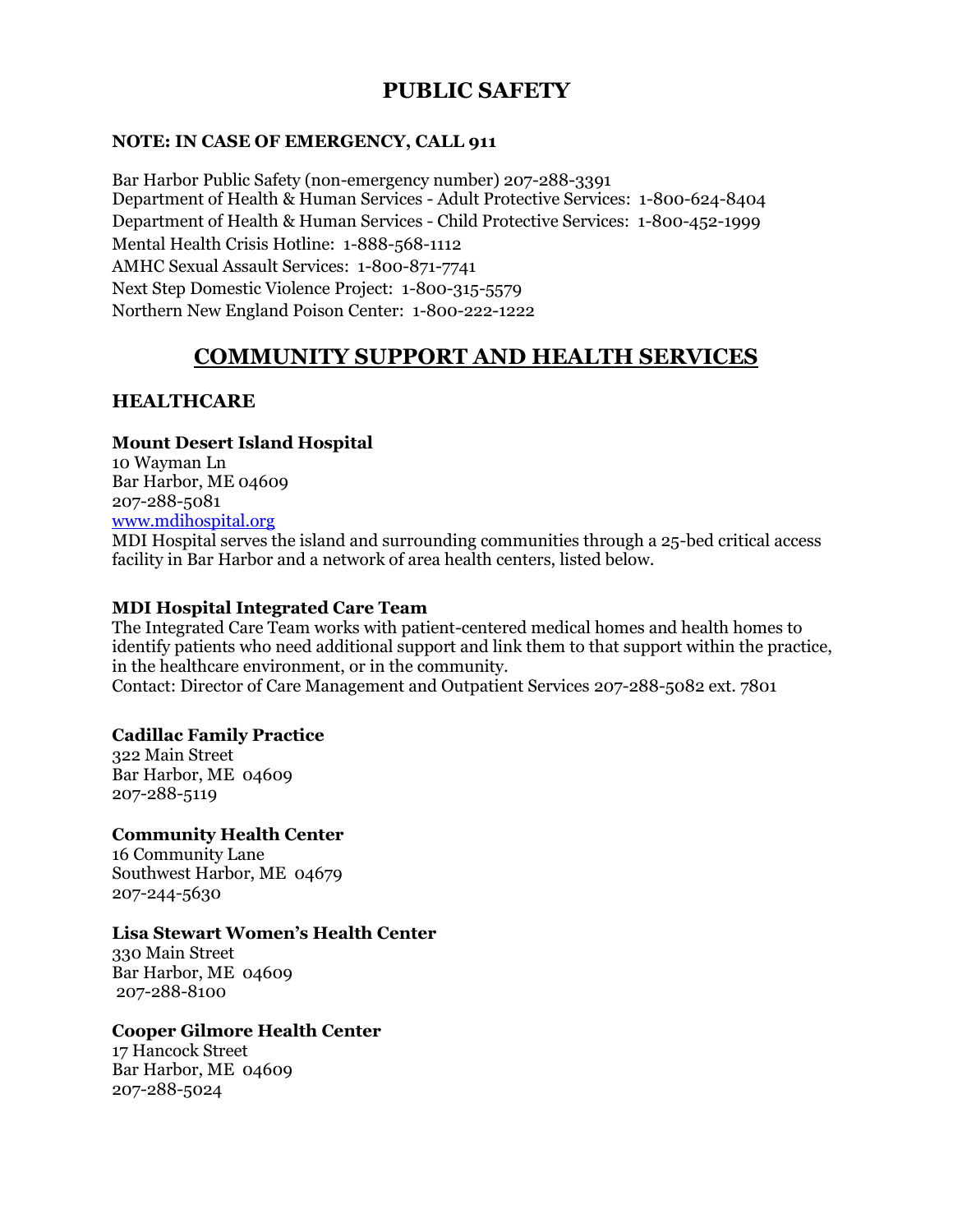### **Trenton Health Center**

394 Bar Harbor Road Trenton, ME 04605 207-667-5899

### **Ellsworth Free Clinic**

248 State Street, #16; Ellsworth, ME 04605 207-667-7953 [www.ellsworthfreeclinic.org](http://www.ellsworthfreeclinic.org/)

### **Northern Light Maine Coast Hospital**

50 Union Street Ellsworth, ME 04605 207-664-5311 [www.mcmhospital.org](http://www.mcmhospital.org/)**;** [www.northernlighthealth.org](http://www.northernlighthealth.org/)

**Convenient MD Urgent Care** 235 High Street Ellsworth, ME 04605 207-412-5200

### **For Specialist Providers- Contact your physician.**

### **REHABILITATION – ACUPUNCTURIST & NATUROPATHIC SERVICES**

**Acadia Naturopathic Med Clinic** 53 Church Street Ellsworth, ME 04605 207-664-0780 [www.acadianaturopathic.com](http://www.acadianaturopathic.com/)

### **Maine Coast Acupuncture & Herbal Medicine**

58 Oak Street Ellsworth, ME 04605 207-812-8747 [www.leaelliottlac.com](http://www.leaelliottlac.com/)

### **54 Herrick Wellness Collective**

54 Herrick Road Southwest Harbor, ME 04679 207-244-8208 [www.54herrick.com](http://www.54herrick.com/)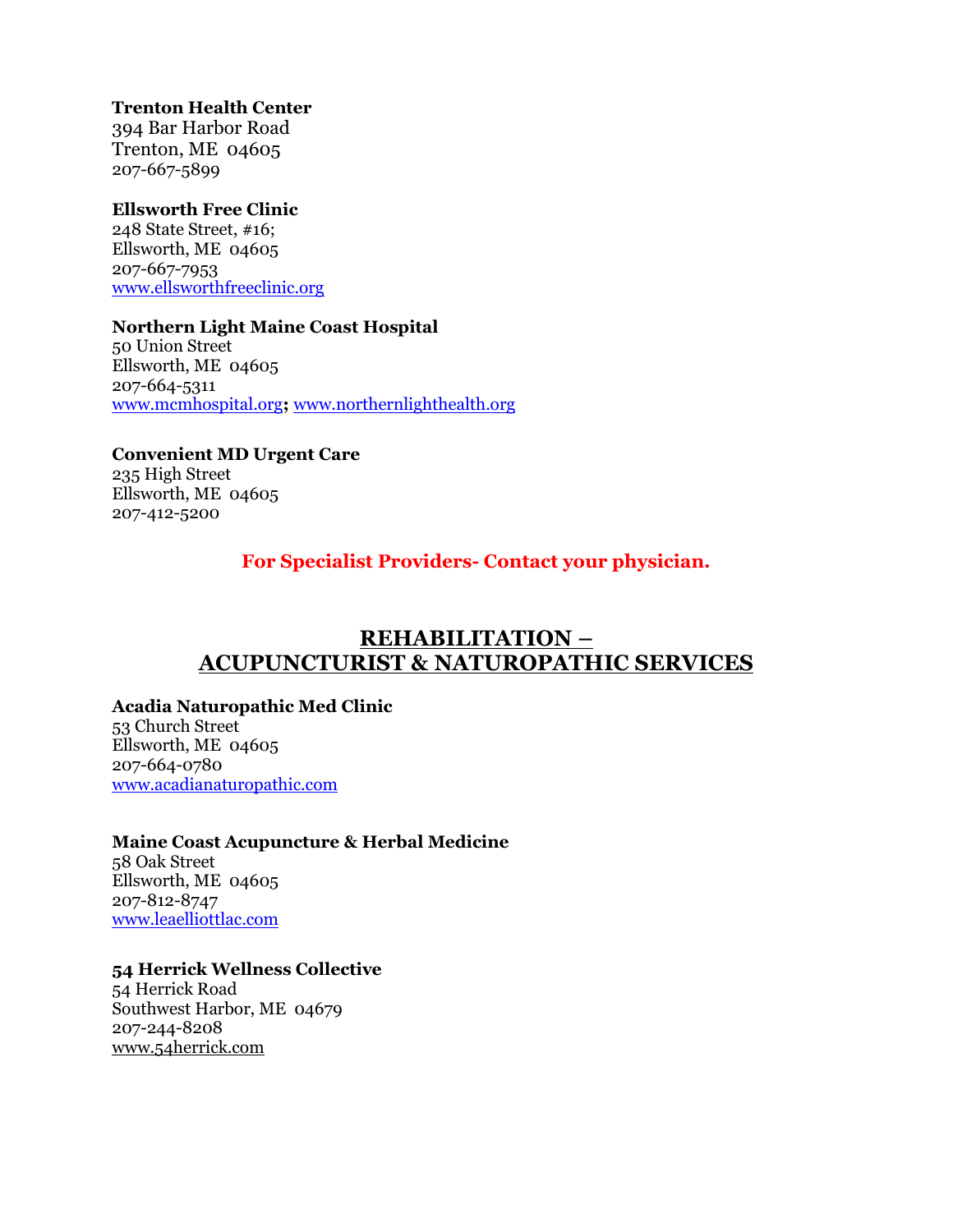### **REHABILITATION SERVICES –PHYSICAL & OCCUPATIONAL THERAPY**

**Northern Light Maine Coast Rehabilitation Services** 65 Church Street Ellsworth, ME 04605 207-664-5472 [www.northernlighthealth.org](http://www.northernlighthealth.org/)

**UBE Physical Therapy and Performance** 14 Vittum Road, Building 1 Ellsworth, ME 04605 207-992-4000 [www.ube-more.com](http://www.ube-more.com/)

### **REHABILITATION SERVICES - CHIROPRACTIC SERVICES**

**Bar Harbor Chiropractic & Wellness Center** 24 1st South Street Bar Harbor, ME 04609 207-288-0755 www.barharborchiropractic.com

**Gerrish Chiropractic Services** 276 ME-3 Bar Harbor, ME 04609 207-288-3980 [www.gerrishchiro.com](http://www.gerrishchiro.com/)

### **REHABILITATION & NURSING HOMES**

**Courtland Rehabilitation Center- Rehabilitation, Skilled Nursing, Long Term Care**. 42 Bucksport Road Ellsworth, ME 04605 207-667-9036; 866-414-4548 [www.northcountryassociates.com](http://www.northcountryassociates.com/)

**Maine Veterans' Home- Rehabilitation, Skilled Nursing, Long Term Care** 44 Hogan Road Bangor, ME 04401 207-942-2333 [www.mainevets.org](http://www.mainevets.org/)

**Seaport Village- Skilled Nursing, Rehabilitation, Long Term Care** 19 General Moore Way Ellsworth, ME 04605 207-667-9336 [www.seaport-village.com](http://www.seaport-village.com/)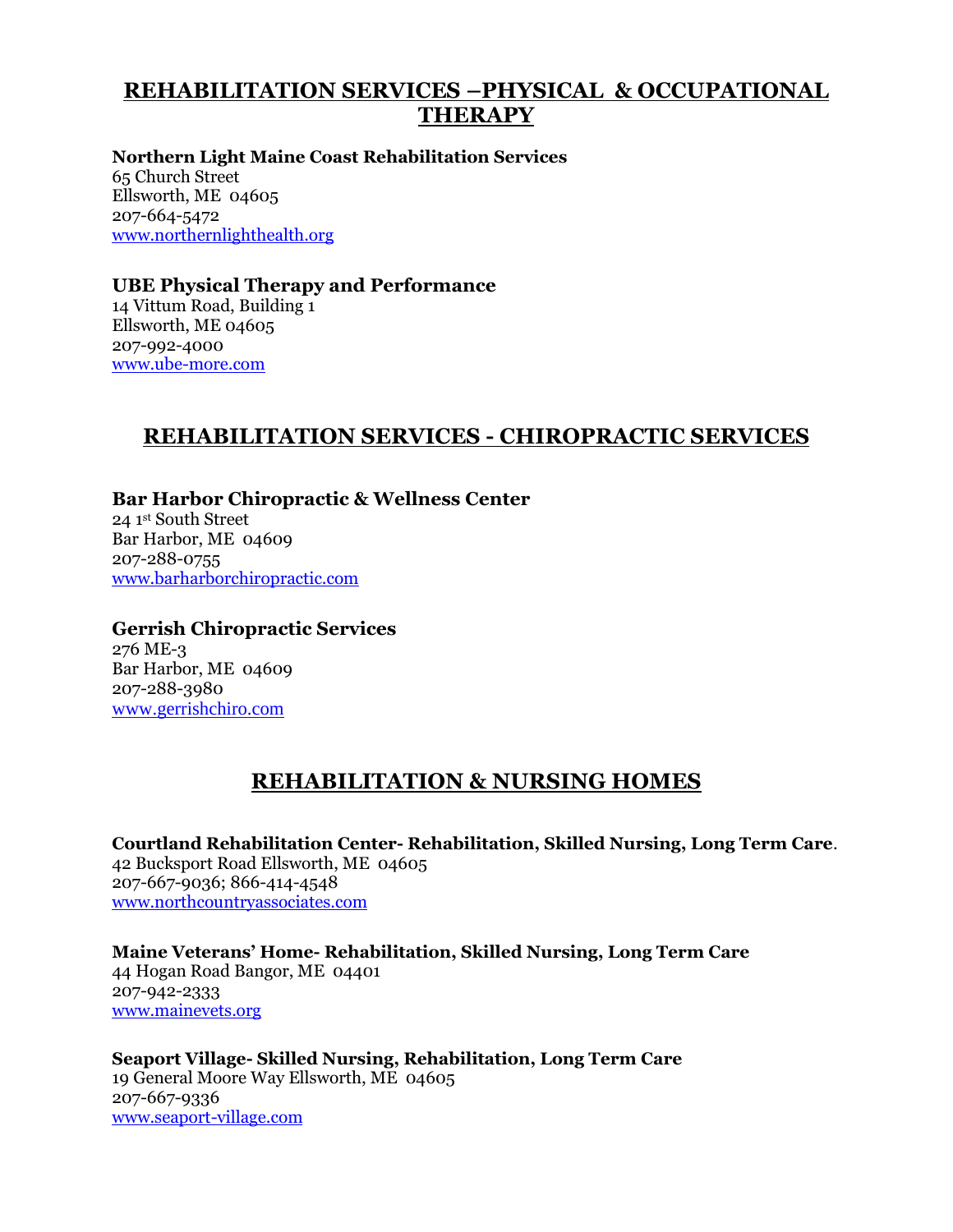### **MENTAL HEALTH & SUBSTANCE ABUSE COUNSELING SERVICES**

### **Acadia Family Center - Outpatient Alcohol, Substance Abuse & Mental Health Treatment** 1 Fernald Point Road Southwest Harbor, ME 04679

207-244-4012 [www.acadiafamilycenter.org](http://www.acadiafamilycenter.org/)

### **Atlantic Counseling, Kip Young, Licensed Alcohol & Drug Counselor**

20 Oak Street Ellsworth, ME 04605 207-664-1500 [www.atlanticsac.net](http://www.atlanticsac.net/)

### **Community Health & Counseling Services**

52 Christian Ridge Road Ellsworth, ME 04605 207-667-5357 [www.chcs-me.org](http://www.chcs-me.org/)

### **Open Door Recovery Center-Substance Abuse & Mental Health Treatment**

8 Old Mill Road Ellsworth, ME 04605 207-667-3210 [www.opendoorrecoverycenter.org](http://www.opendoorrecoverycenter.org/)

### **Outpatient Chemical Dependency**

59 Franklin Street Ellsworth, ME 04605 207-667-2730

### **HOME CARE & HOSPICE**

### **Mount Desert Nursing Association – Nursing, Physical & Occupational Therapy, Home Health**

12 Summit Road Northeast Harbor, Maine 207-276-5184 [www.mountdesertnursing.org](http://www.mountdesertnursing.org/)

### **Northern Light Homecare & Hospice**

65 Church Street Ellsworth, ME 04605 207-664-5472 [www.mcmhospital.org;](http://www.mcmhospital.org/) [www.northernlighthealth.org](http://www.northernlighthealth.org/)

### **Cahoon Care Associates, LLC- offering in home care**

192 Main Street, Suite #9 Ellsworth, ME 04605 207-667-0870, [www.cahooncare.com](http://www.cahooncare.com/)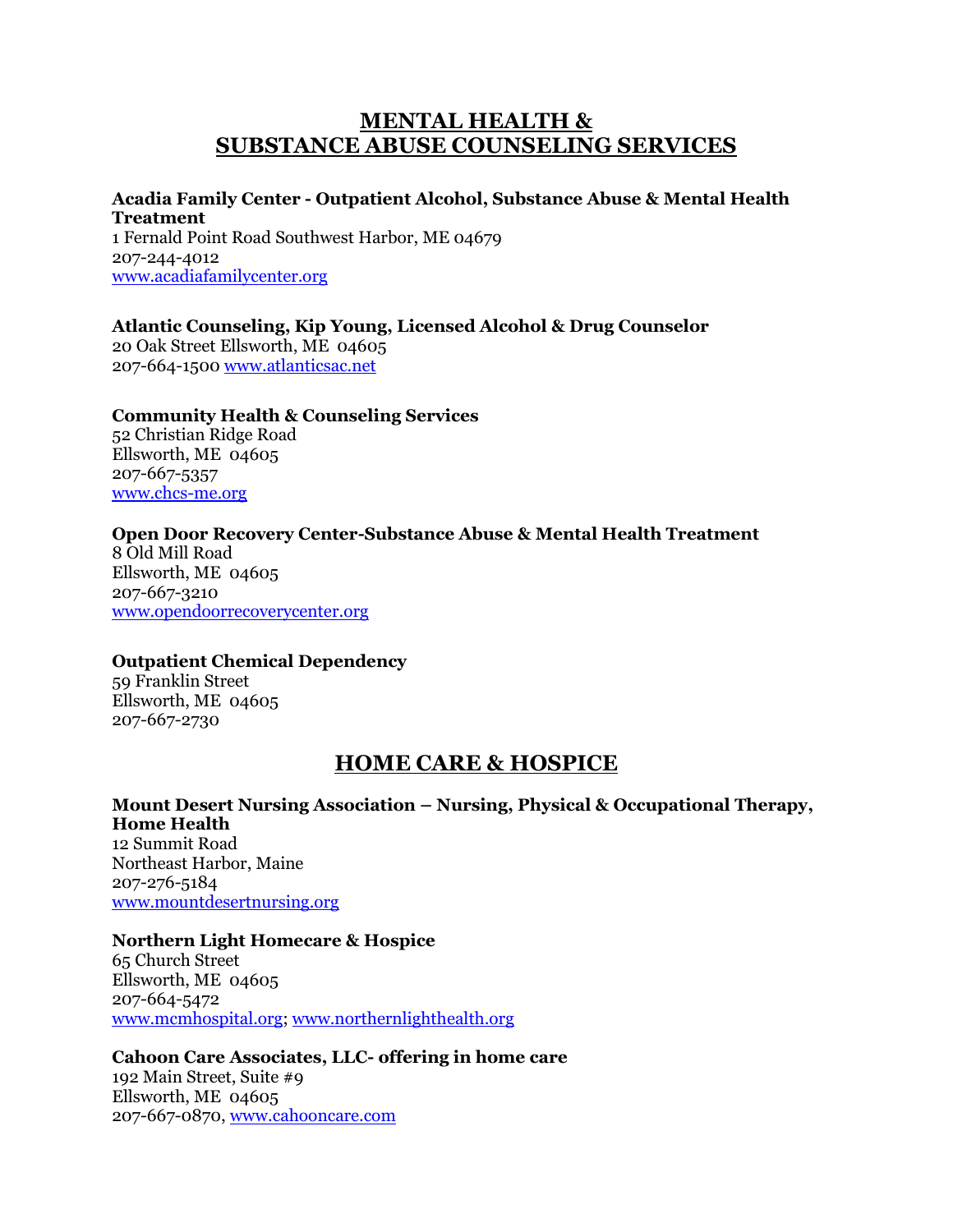**Hospice Volunteers of Hancock County – Education, Non-medical Assistance, Grievance Counseling, In Home Support** 14 McKenzie Avenue Ellsworth, ME 04605 207-664-5170, [www.hospiceofhancock.org](http://www.hospiceofhancock.org/)

#### **Loving Touch in Home Care- offering in home care**

Main Street Ellsworth, ME 04605 207-667-1900 [www.lovingtouchinhomecare.com](http://www.lovingtouchinhomecare.com/)

#### **One Step Home Care**

351 Christian Ridge Road Ellsworth, ME 04605 207-667-7926 [www.onestephomecare.com](http://www.onestephomecare.com/)

### **DENTISTRY**

### **Bar Harbor Dental Group**

Mathilde A. C. Reznik, D.M.D 333 Main Street Bar Harbor, ME 04609 207-669-4565 www.barharbordentalgroup.com

#### **Dr. C.S. Mallar**

1357 State Highway 102 Bar Harbor, ME 04609 207-667-8778 www.drcsmaller.com

#### **Community Dental Center**

4 Community Lane Southwest Harbor, ME 04679 207-244-2888 www.mdihospital.org/health-centers/dental-center

#### **Hardy Orthodontics**

47 Park Street Ellsworth, ME 04605 207-667-5013 [www.hardybraces.com](http://www.hardybraces.com/)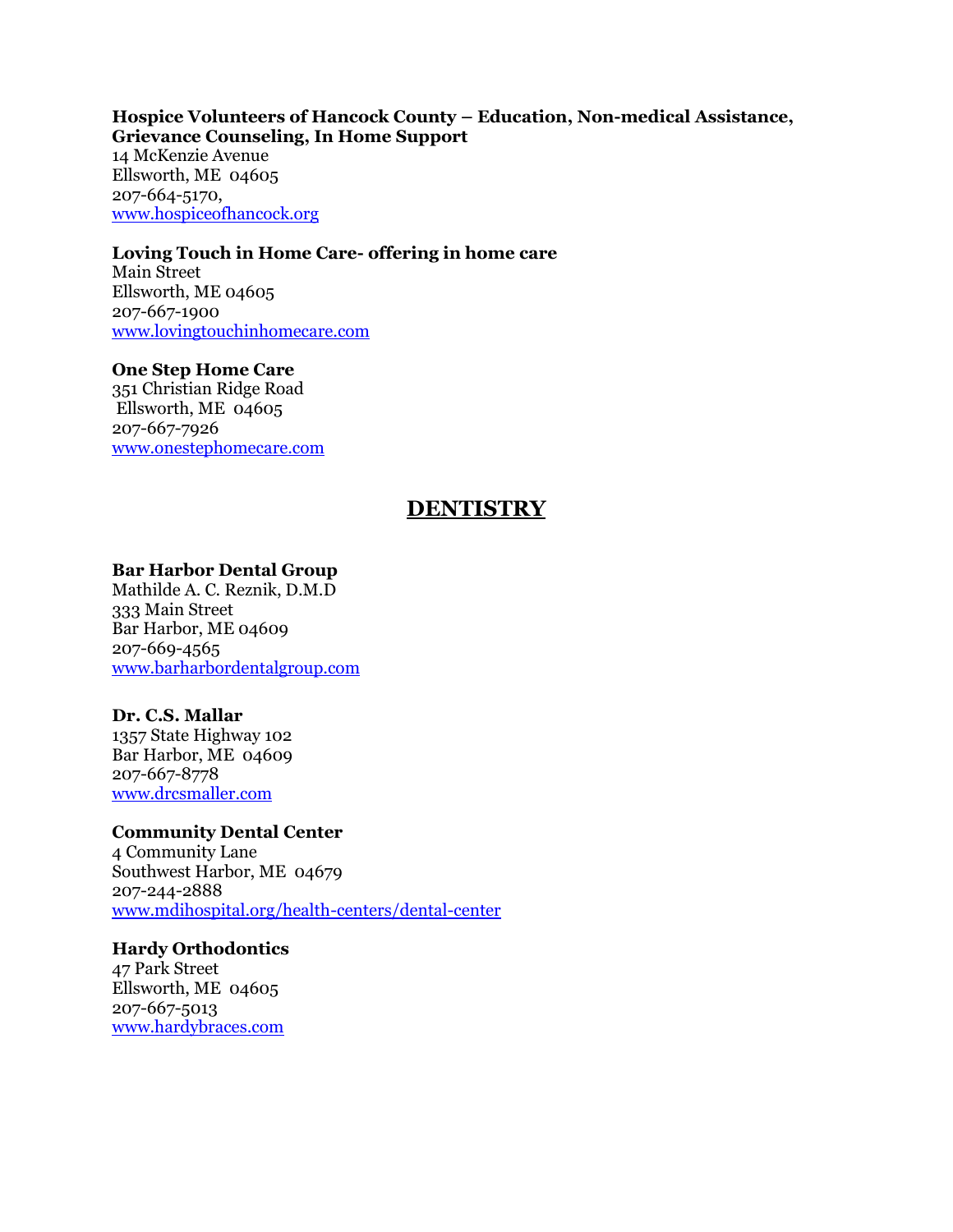**Midcoast Denture Design, P.C.** 23 Carriage Way, Suite 1 Ellsworth, ME 04605 207-667-6222 [www.midcoastdenturedesignmaine.com](http://www.midcoastdenturedesignmaine.com/)

**Northeast Oral & Maxillofacial** 4 Union Street Ellsworth, ME 04605 207-667-0568 [www.northeastoralsurgeryme.com](http://www.northeastoralsurgeryme.com/)

**Smile Design Ellsworth** 382 State Street Ellsworth, ME 04605 207-664-2474 [www.smiledesignellsworth.com](http://www.smiledesignellsworth.com/)

### **EYE CARE**

**Albert, Paul K. OD,** Optometrist 125 Oak Street Ellsworth, ME 04605 207-667-4237 [www.drpaulalbertmaine.com](http://www.drpaulalbertmaine.com/)

**Blom, Dr. Margaret L. MD** - Ophthalmologist 35 Eastward Lane Ellsworth, ME 04605 207-667-5999

**Coastal Eye Care** - Lawrence Piazza, MD, Isaac Rudloe, MD, Ophthalmologist 128 Bucksport Road Ellsworth, ME 04605 207-667-6300 [www.coastaleyecare.net](http://www.coastaleyecare.net/)

**Downeast Eye-** Dr. Timber Gorman 371 Bar Harbor Road Trenton, ME 04605 207-667-9690 [www.downeasteyemd.com](http://www.downeasteyemd.com/)

**Eyes PA -** Michael Gonyea OD, Jessica Barbay OD, Optometrists 82 Water Street Ellsworth, ME 04605 207-667-8615 [www.eyes-pa.com](http://www.eyes-pa.com/)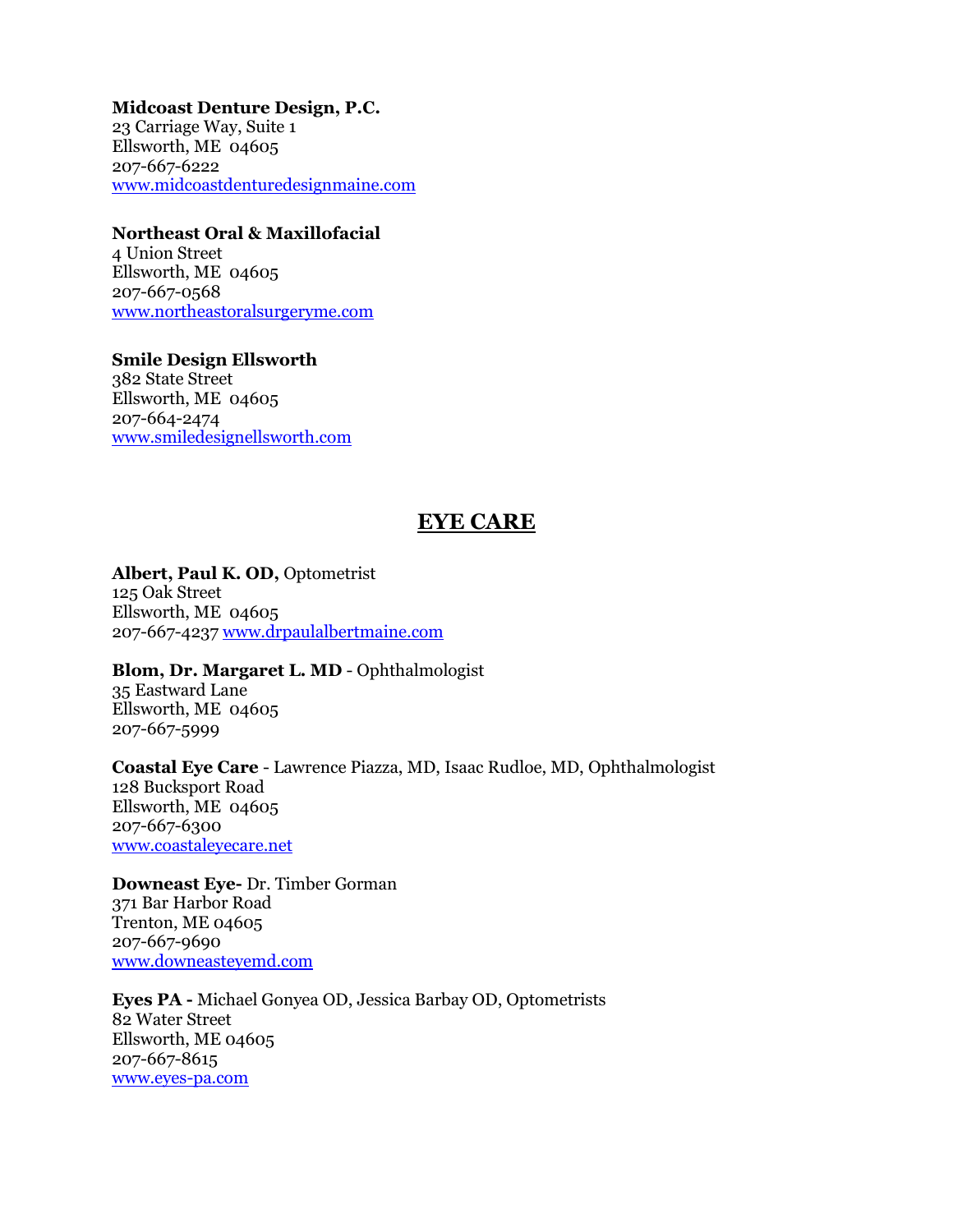**Frank B. Pierson Optician LLC** 83 Main Street Ellsworth, ME 04605 207-667-8879 [www.opticiansellsworthmaine.com](http://www.opticiansellsworthmaine.com/)

**Sylvan Retina-** Catherine Meyerle, MD, Ophthalmologist, Retina Specialist 358 Bangor Road Ellsworth, ME 04605 207-801-1477

### **AUDIOLOGY**

### **Acadia Hearing Center**

18 High Street Ellsworth, ME 04605 207-667-4014 [www.acadiahearing.com](http://www.acadiahearing.com/)

### **Audiology Center of Maine** 77 Beechland Road

Ellsworth, ME 04605 207-664-2123 [www.audiologymaine.com](http://www.audiologymaine.com/)

### **PHARMACY**

### **Carroll Drug Store**

3 Village Green Way Southwest Harbor, ME 04679 207-244-5588 ww[w.carrolldrugstore.com](http://www.carrolldrugstore.com/)

### **Hannaford Pharmacy Bar Harbor Hannaford Pharmacy Ellsworth**

86 Cottage Street 225 High Street Bar Harbor, ME 04609 Ellsworth, ME 04605 207-288-0421 207-667-3732 [www.hannafoRoadcom](http://www.hannaford.com/)

### **Shaws Osco Pharmacy**

175 High Street Ellsworth, ME 04605 207-669-3005 [www.shaws.com](http://www.shaws.com/)

# **Walgreens Pharmacy Bar Harbor Walgreens Pharmacy Ellsworth**<br>34 Cottage Street 226 High Street

34 Cottage Street Bar Harbor, ME 04609 Ellsworth, ME 04605 207-288-2222 207-664-0952 [www.walgreens.com](http://www.walgreens.com/)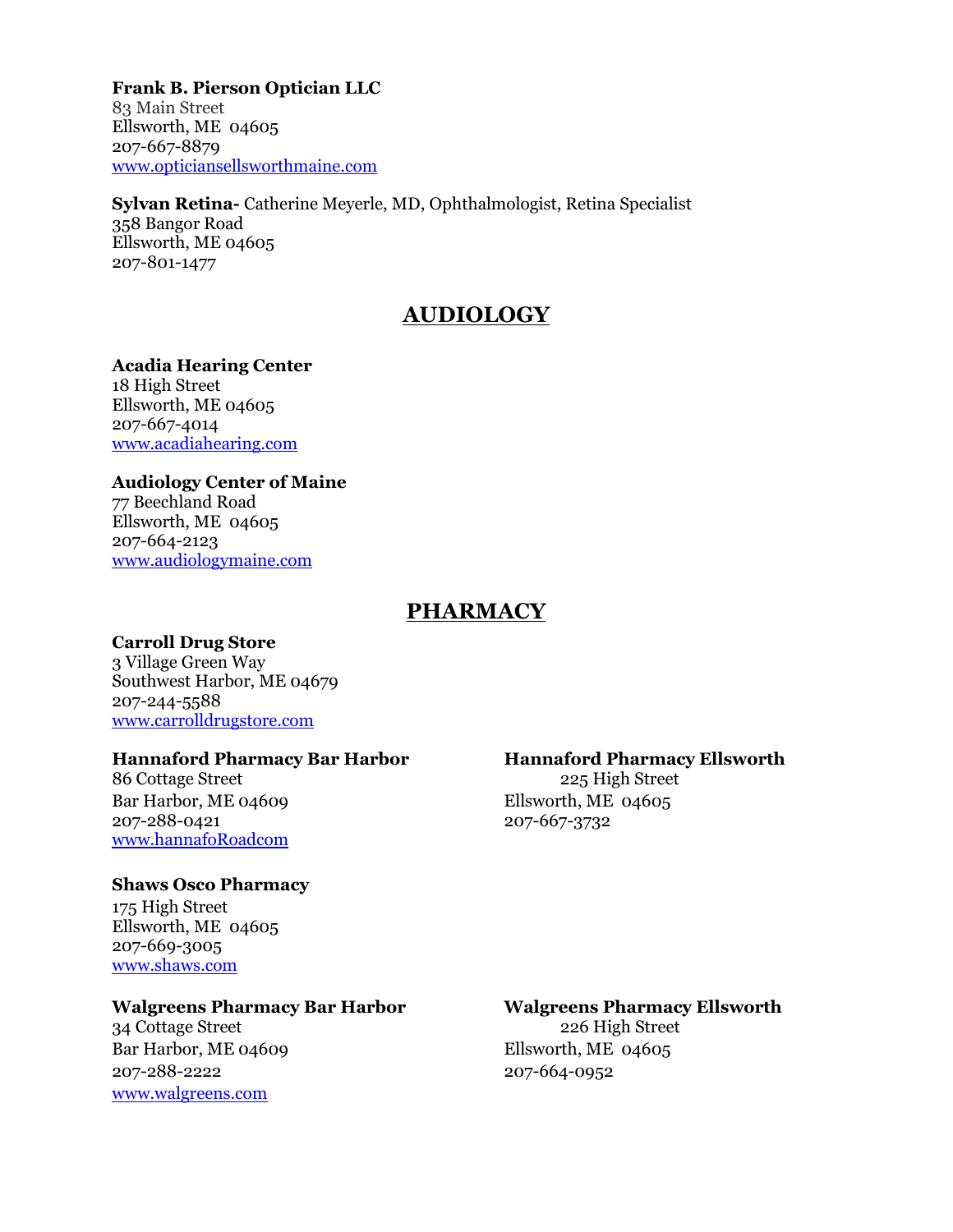**Walmart Pharmacy** 17 Myrick Street Lamoine, ME 04605 207-667-2644 [www.walmart.com](http://www.walmart.com/)

### **SOCIAL SERVICE RESOURCES**

### **ALCOHOLICS ANONYMOUS**

[www.cso@csoaamaine.org/meetings](http://www.cso@csoaamaine.org/meetings)

**Beth C. Wright Cancer Resource Center**  23 Commerce Park Ellsworth, ME 04605 207-664-0339 [www.bethwrightcancercenter.org](http://www.bethwrightcancercenter.org/)

### **Don & Beth Straus Center – Adult Day Program**

25 Village Inn Road Bar Harbor, ME 04609 207-288-8014

**Downeast Community Partners** – Community Action Partner Agency (Cap Agency) working with community members to improve the quality of life in Downeast communities 248 Bucksport Road Ellsworth, ME 04605 207-664-2424 [www.downeastcommunitypartners.org](http://www.downeastcommunitypartners.org/)

### **Eastern Area Agency on Aging-** assistance with benefits, caregivers, nutrition, legal

services, tax & rent referral 450 Essex Street Bangor, ME 04401 800-432-7812 [www.eaaa.org](http://www.eaaa.org/)

#### **Friendship Cottage- Adult Day Care**

118 Ellsworth Rd Blue Hill, ME 04614 207-374-5612 [www.whcacap.org](http://www.whcacap.org/)

**Healthy Acadia –** Community health coalition working to build healthy communities 140 state Street, Suite 1 Ellsworth, Maine 04608 207-667-7171 www.healthyacadia.org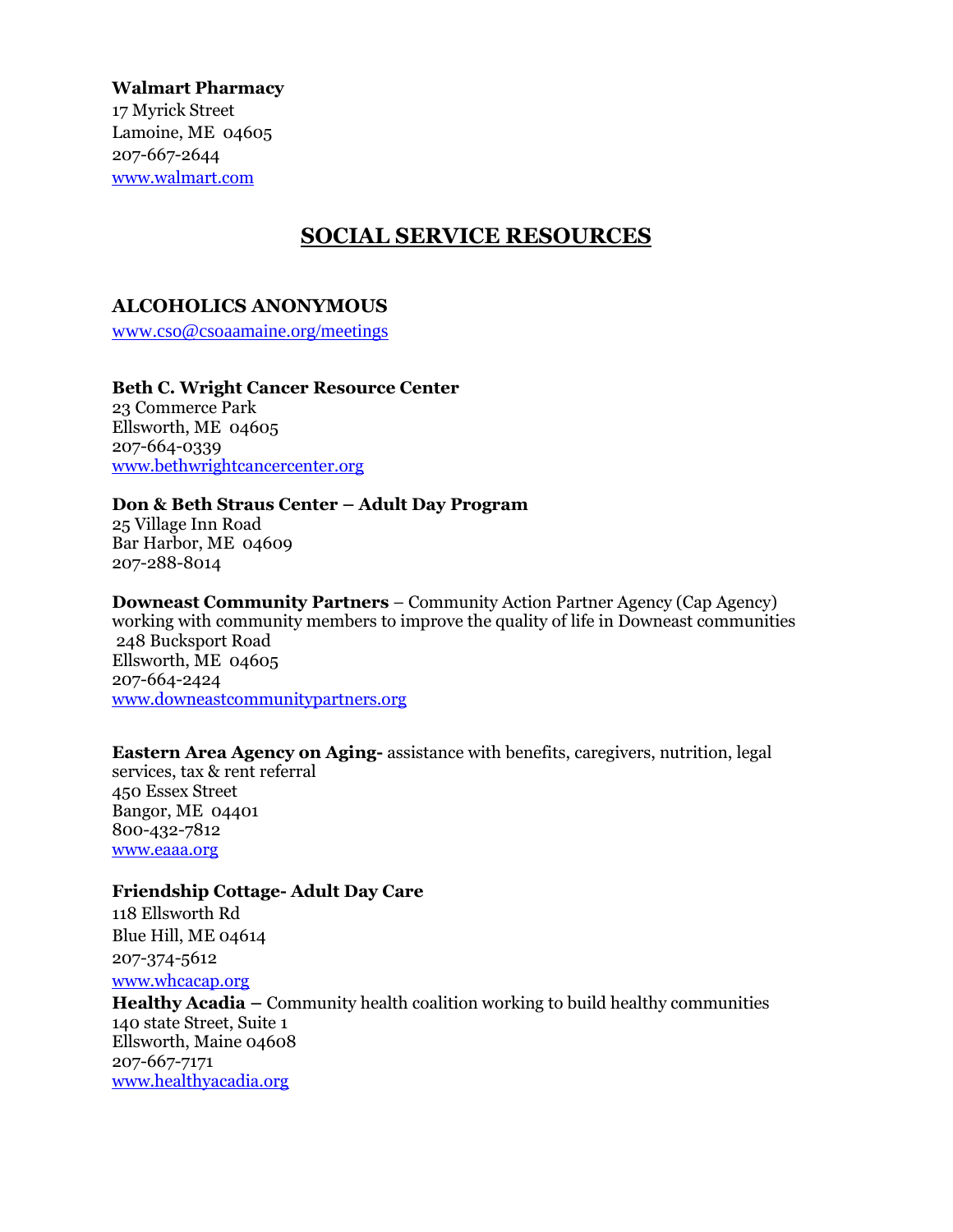**Health Equity Alliance** (formerly Down East Aids Network) - committed to providing direct service, advocacy, education, and outreach for Maine's marginalized populations. 25A Pine Street Ellsworth, ME 04605 207-667-3506 [www.mainehealthequity.org](http://www.mainehealthequity.org/)

**Maine Seacoast Mission** – is committed to working with people's strengths and honoring the capacity of individuals to choose their own course in life. P.O. Box 600 6 Old Firehouse Lane Northeast Harbor, ME 04662 207-288-5097 www.seacoastmission.org

**NA Narcotics Anonymous** - NA meets at Open Door Recovery Center 8 Old Mill Road Ellsworth, ME 04605 [www.namaine.org](http://www.namaine.org/)

NA meets at St. Dunstan's Episcopal Church 134 State Street Ellsworth, ME 04605 [www.namaine.org](http://www.namaine.org/)

**Next Step Domestic Violence Project-**provides support services for anyone affected by

violence at home 733 Bangor Road Ellsworth, ME 04605 207-667-0176 DV hotline 800-315-5579 [www.nextstepdvproject.org](http://www.nextstepdvproject.org/)

### **FOOD ASSISTANCE**

#### **Bar Harbor Food Pantry**

Supporting and nourishing our community in Hancock County, Maine through dignified access to healthy food. 36 Mount Desert Street Bar Harbor, ME 04609 207 288 3375 www.bhpantry@bhfp.org

#### **Common Good Soup Kitchen**

Drive up food pantry and home food deliveries 19 Clark Point Road Southwest Harbor, ME 04679 (207) 244-3007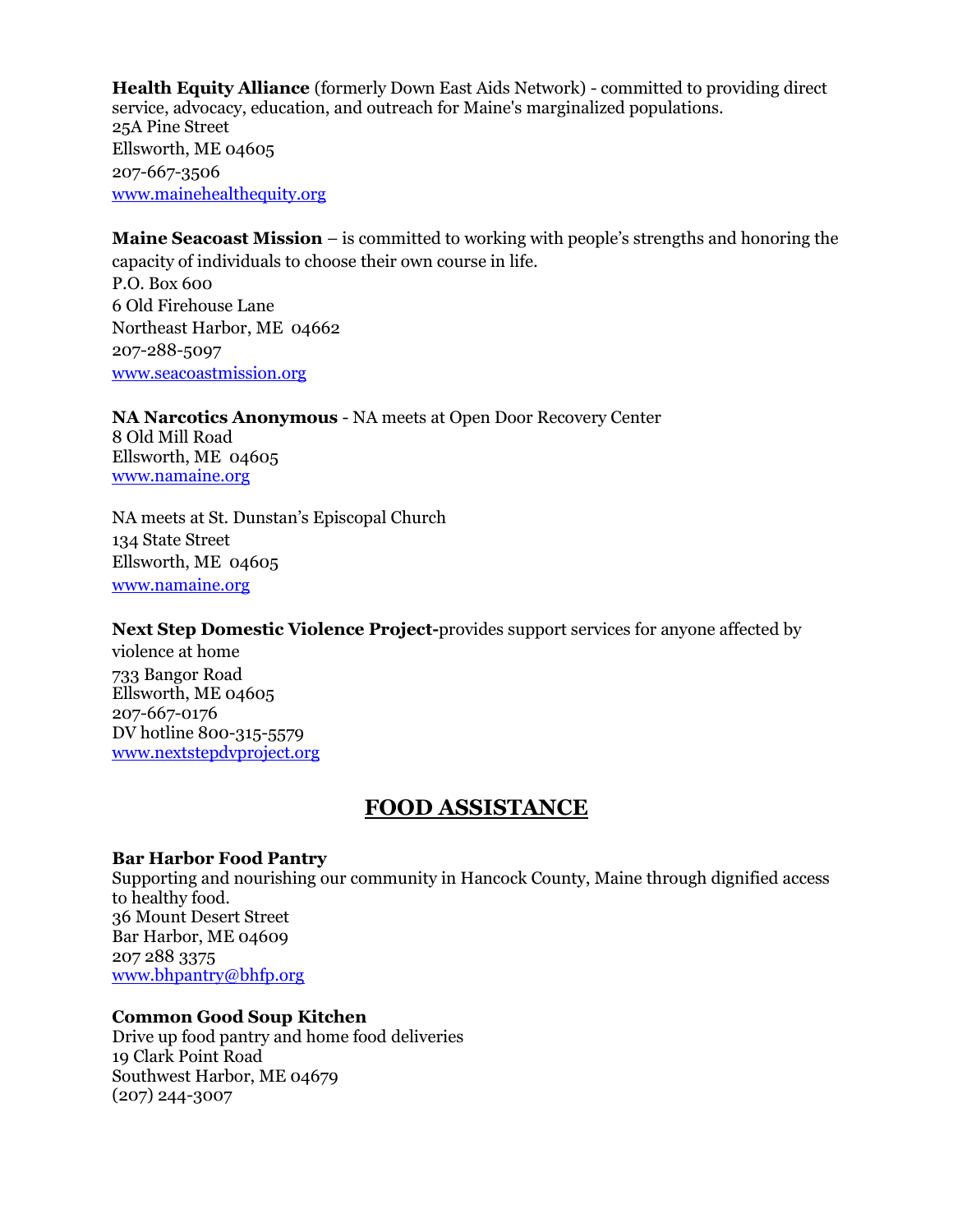### **Maine Senior FarmShare**

Program participants are qualified to receive a free share (\$50 worth) of first-quality, fresh, local produce from a Maine farm for 8 weeks during the growing season. 1-877-353-3 771 or 207-287-7526 [www.getrealmaine.com](http://www.getrealmaine.com/)

#### **Meals On Wheels**

MDI Housing Authorities' Healthy Life Cafe /Eastern Area Agency on Aging provides well balanced, hot noontime meals for older adults on Mount Desert Island. 80 Mount Desert Street Bar Harbor, ME 04609 207 288 4770 ext 121

### **Open Table MDI**

The focus of Open Table MDI is to provide residents of Mount Desert Island with healthy and local food options. Currently, offering free weekly take-out suppers and food boxes (delivery available) For more information, please contact: opentablemdi@gmail.com or text/call 207.664.9026. Visit our website for details about our programs: [www.opentablemdi.org](http://www.opentablemdi.org/) 

### **Share the Harvest: Beech Hill: COA**

171 Beech Hill Road Mount Desert, ME 04660 Email: [sharetheharvest@coa.edu](mailto:sharetheharvest@coa.edu) 207-801-1915 [www.coa.edu/farms/beech-hill-farm/share-the-harvest/](http://www.coa.edu/farms/beech-hill-farm/share-the-harvest/)

### **Supplemental Nutrition Assistance Program (SNAP)**

Offers monthly nutritional assistance for people with low income, as well as nutritional education. Office for Family Independence 11 State House Station 19 Union Street Augusta, ME 04333 207-624-4168 [www.benefits.gov/benefits/benefit-details/1272](http://www.benefits.gov/benefits/benefit-details/1272)

**West Side Food Pantry** - Services: Vouchers to three local grocery stores Street John Episcopal Church 315 Main Street Southwest Harbor, ME 04679 Contact: Dean Henry: (207) 664-8615 or westsidefoodpantry@gmail.com www.westsidefoodpantry.org

### **STATE OF MAINE HOMECARE & HOSPICE ASSISTANCE**

**Maine Hospice Council**- A list of hospice and home health services throughout Maine. 293 Water Street Suite 303 Augusta, ME 0433 207-626-0651 [www.mainehospicecouncil.org](http://www.mainehospicecouncil.org/)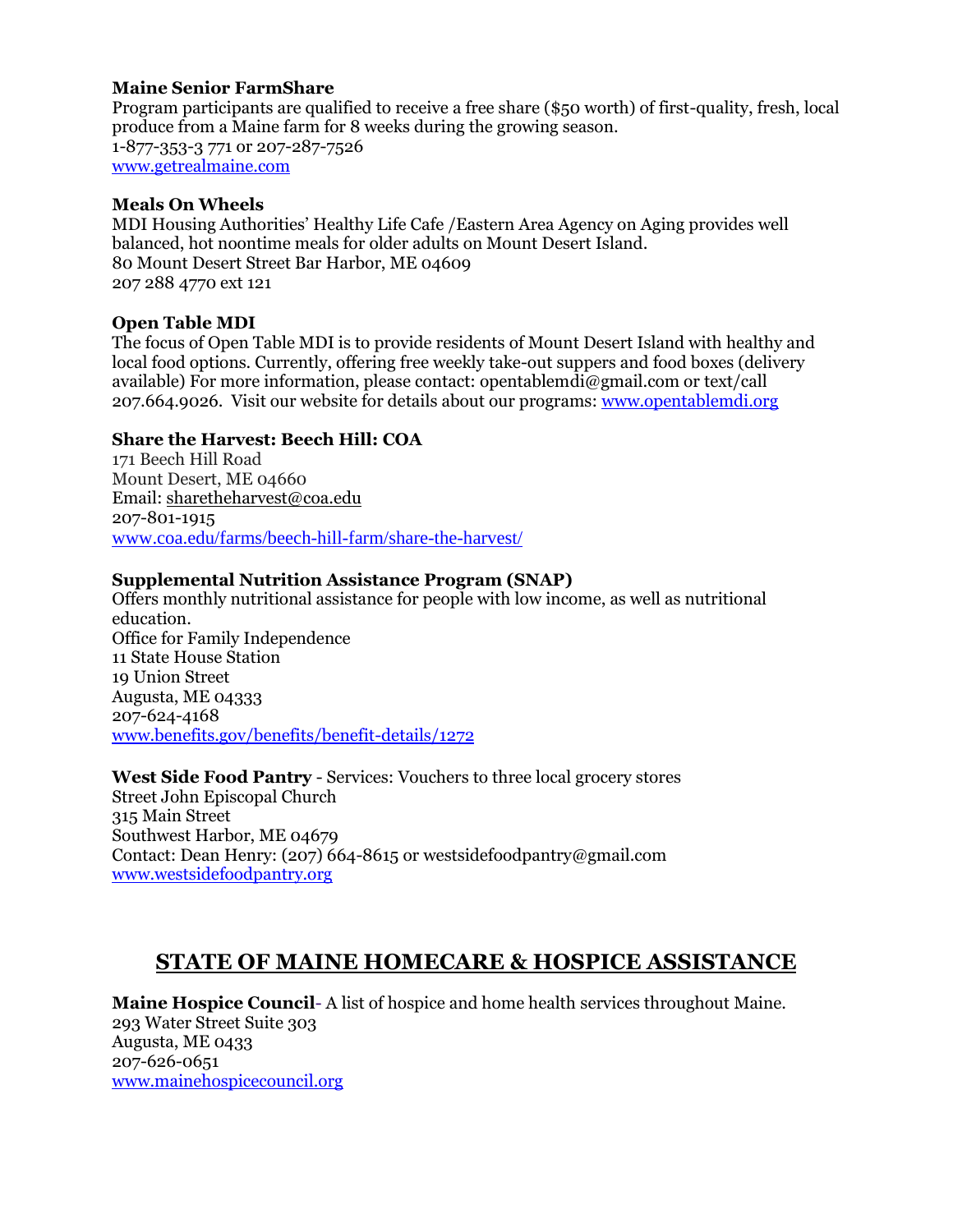### **STATE OF MAINE LONG-TERM CARE ASSISTANCE**

### **Maine Health Care Association**

A description of long-term care facilities. 317 State Street Augusta, ME 04330 207-623-1146 [www.mehca.org/find-facility](http://www.mehca.org/find-facility)

#### **Nursing Home Compare**

Detailed information about every Medicare- and Medicaid-certified nursing home in the country. [www.medicare.gov/NursingHomeCompare/search.html](http://www.medicare.gov/NursingHomeCompare/search.html)

### **Maine Long-Term Care Ombudsman**

The Maine Long-Term Care Ombudsman Program is a nonprofit agency whose mission is to advocate for quality of life and quality of care for long-term care consumers. 61 Winthrop Street Augusta, Maine 04330 1-800-499-0229 or 207-621-1079 [www.maineombudsman.org](http://www.maineombudsman.org/)

### **TRANSPORTATION**

**Downeast Transportation** - Downeast Transportation provides year-round shopping trips to Ellsworth & Bangor, and intern shuttle service for Bucksport, Ellsworth & Bar Harbor. PO Box 914 Ellsworth, ME 04605 207-667-5796 [www.downeasttrans.org](http://www.downeasttrans.org/)

#### **Friends in Action**

Volunteers provide free transportation to accepted clients. To access transportation or any of our volunteer services please contact Friends in Action by telephone or email. 5 General Moore Way Ellsworth, ME 04605 207-664-6016 [www.friendsinactionellsworth.org](http://www.friendsinactionellsworth.org/)

#### **Island Connections**

Island Connections provides free transportation and other services to seniors and people with disabilities from Mount Desert Island and the surrounding islands to enhance their independence and quality of life by utilizing our core group of dedicated volunteers. 93 Cottage Street, Suite 101 Bar Harbor, ME 04609 207-288-4457 www.islconnections.org

#### **West Transportation**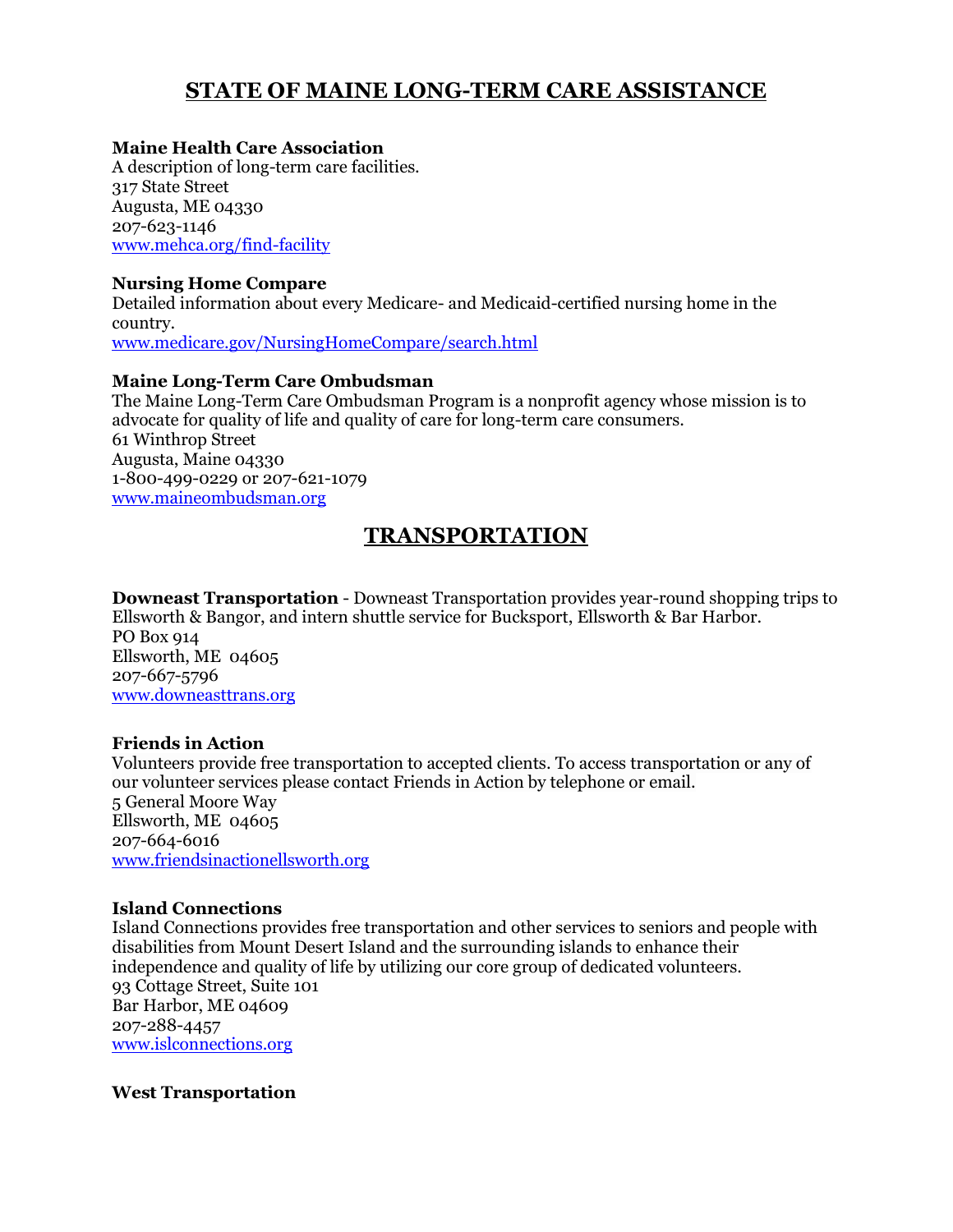West Transportation provides a scheduled bus service through Washington & Hancock Counties connecting with all major bus terminals, Bangor airport. Flag stop at Young's Market 12:05pm WB; 4:20pm EB 207-546-2823; 800-596-2823 [www.westbusservice.com](http://www.westbusservice.com/)

### **Regional Transportation Services**

### **Concord Trailways**

1039 Union Street Bangor, ME, 04401 207-945-4000; 800-639-3317 [www.concordcoachlines.com](http://www.concordcoachlines.com/)

### **Bangor International Airport**

287 Godfrey Boulevard Bangor, ME 04401 207-992-4600; 866-359-2264 [www.flybangor.com](http://www.flybangor.com/)

### **Hancock County-Bar Harbor Airport**

115 Caruso Drive Trenton, ME 04605 207-667-7329 [www.bhbairport.com](http://www.bhbairport.com/)

### **Maine Transportation Resources**

#### **Non-Emergency Transportation (NET)**

This is a MaineCare program that provides contact information for rides to covered services. For more information, contact MaineCare Member Services at: 1-800-977-6740 [www.maine.gov/dhhs/oms/member/member\\_transportation.html](http://www.maine.gov/dhhs/oms/member/member_transportation.html)

**Rides in Sight** This program provides information about senior transportation options in local communities. Hotline: 1-855-60-RIDES [www.ridesinsight.org/Home/About](http://www.ridesinsight.org/Home/About)

### **HOUSING**

### **Public Housing: Elderly, Disabled, HUD Subsidized Independent Living Sites**

#### **Mount Desert Island and Ellsworth Housing Authorities**

*Administers the Section 8 rental assistance and Public Housing for MDI and Ellsworth* 80 Mount Desert Street Bar Harbor, ME 04609 207 288 4770 [http://www.emdiha.org](http://www.emdiha.org/)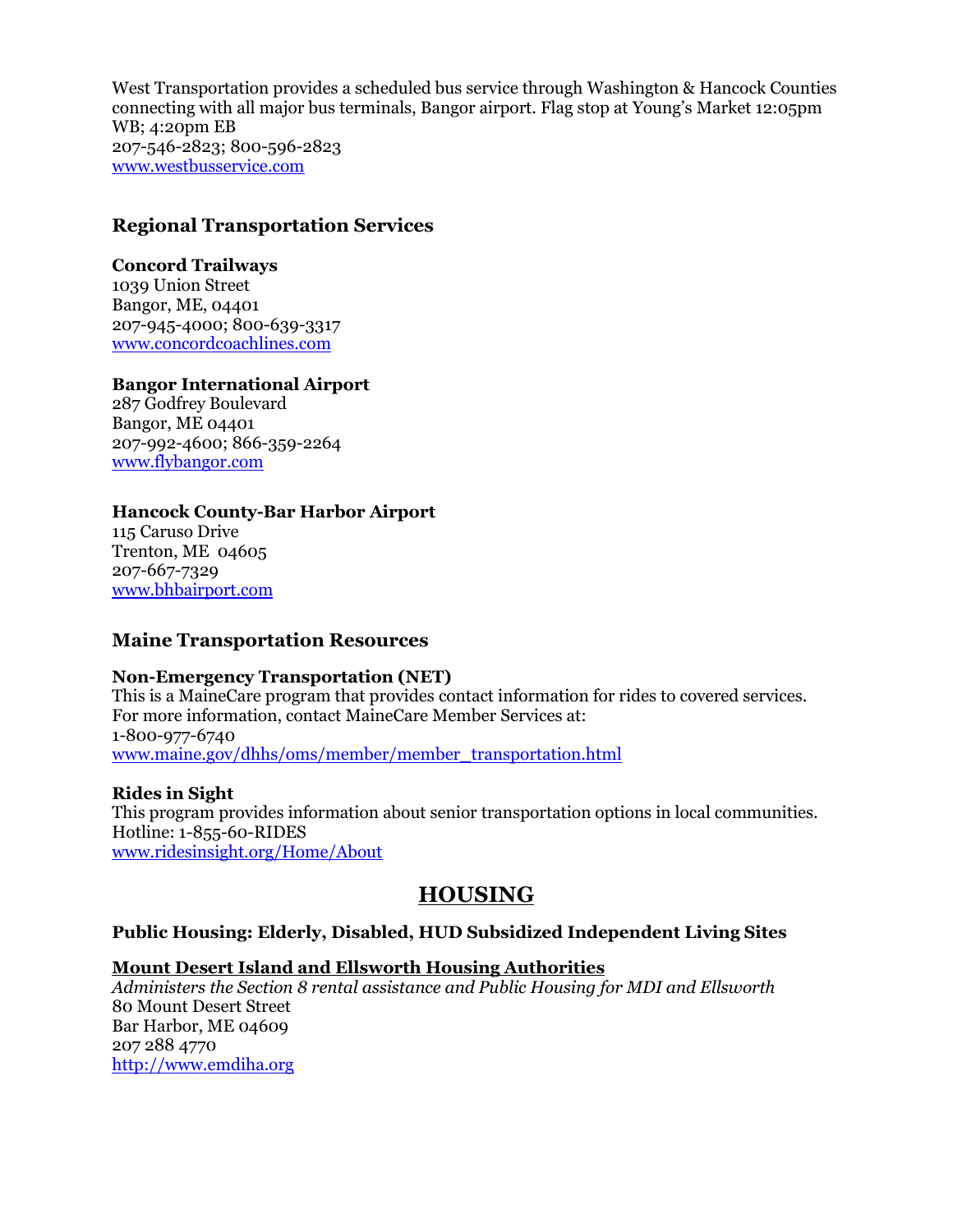**Bar Harbor-** Malvern Belmont Estates**,** Rodick Lorraine Apartments**,** Eden Apartments

**Northeast Harbor –** Maple Lane Apartments

**Southwest Harbor** – Ridge Apartments, Norwood Cove Apartments

**Bass Harbor** – Birchwood Apartments

**Stanford Management Independent Living** Phone –  $207 - 536 - 9981$  $Fax - 877 - 213 - 5038$ <http://stanfordmanagement.com/properties/harbor-hill-estates/>

**Harbor Hill Estates: Elderly Disabled Housing (25 Apartments)** 23 Highbrook Road Bar Harbor, ME 04609

### **RETIREMENT HOMES & ASSISTED LIVING:**

**Birch Bay Retirement Village - Independent, Supported Living & Memory Care**  25 Village Inn Road Bar Harbor, ME 04609

207-288-8014 [www.birchbayvillage.us](http://www.birchbayvillage.us/)

**Golden Acres Boarding Homes - Assisted Living in 3 Locations** 80 Main Street Franklin, ME 04634 207-565-2352

US Route 1 Hancock, ME 04640 207-422-2500

Fremont Corner Sullivan, ME 04664 207-422-0247

### **Parker Ridge Retirement Community - Independent & Assisted Living**

63 Parker Ridge Blue Hill, ME 04614 207-374-2306 [www.parkerridge.com](http://www.parkerridge.com/)

### **Patten Pond House- Assisted Living**

99 Patten Pond Road Surry, ME 04684 207-664-2906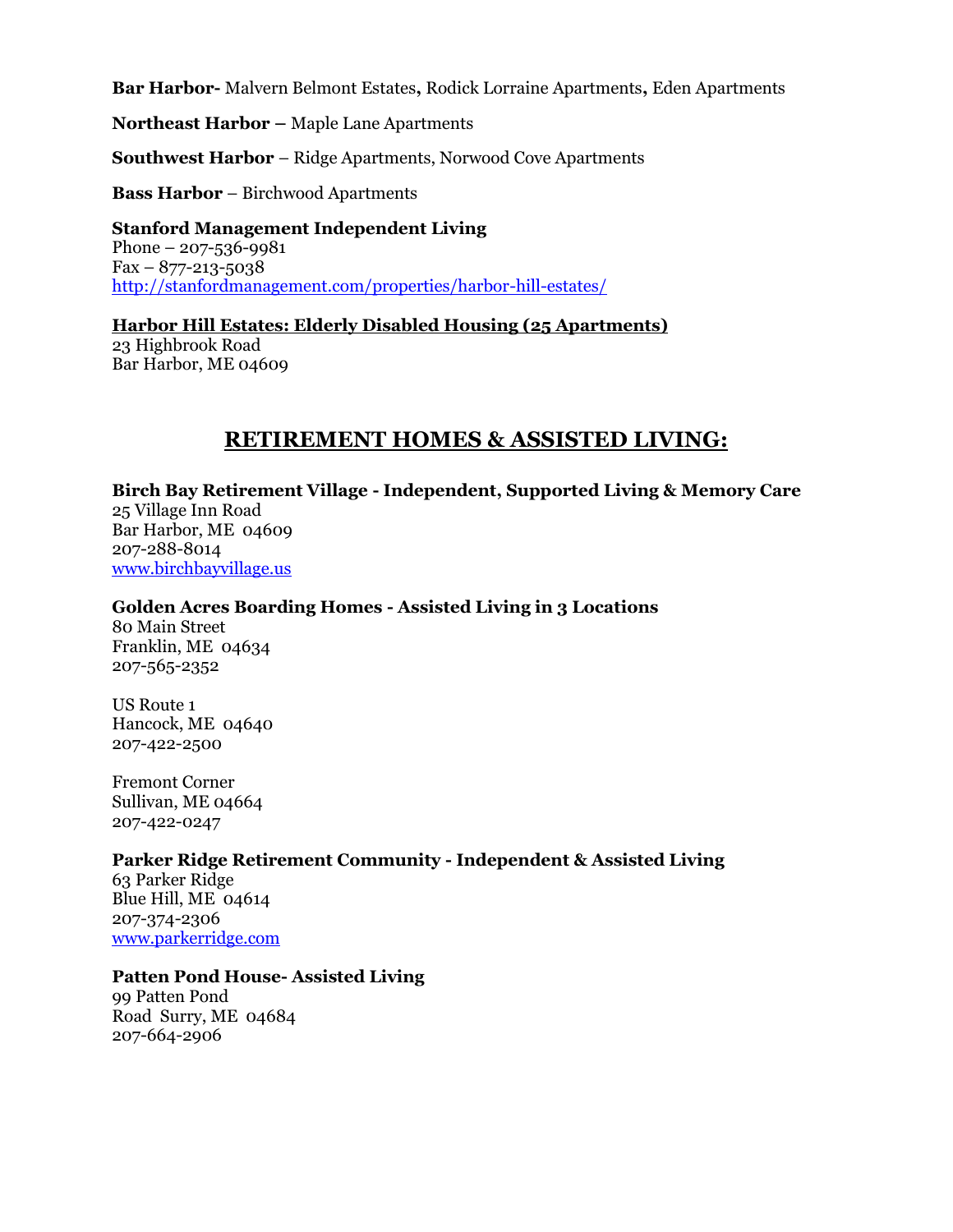### **SOCIAL PARTICIPATION & EDUCATION**

### **Harbor House**

329 Main Street Southwest Harbor, Me 04679 207-244-3713 Main Office / Fitness Center 207-244- 9555 Email: [info@harborhousemdi.org,](mailto:info@harborhousemdi.org) [www.harborhousemdi.org](http://www.harborhousemdi.org/)

### **Jesup Memorial Library**

34 Mt. Desert Street Bar Harbor, ME 04609 207-288-4245 www[.jesuplibrary.org](http://jesuplibrary.org/)

#### **MDI YMCA**

21 Park Street Bar Harbor, ME. 04609 207-288-3511 www.mdiymca.org

### **Neighborhood House**

PO Box 332 Northeast Harbor, ME 04662 Tel: (207) 276-5039 Fax: (207)276-5655 www.theneighborhoodhouse.com

### **YWCA MDI**

36 Mount Desert Street Bar Harbor, ME. 04609 207-288-5008 Email: [office@ywcamdi.org;](mailto:office@ywcamdi.org) www.ywcamdi.org

### **Mount Desert Island Adult Education**

1081 Eagle Lake Road Bar Harbor, ME 04609 207-288-4703 [mdiae@mdirss.org](mailto:mdiae@mdirss.org)

### **Acadia Senior College**

PO Box 475 Southwest Harbor, ME 04679 207-288-9500 learn@acadiaseniorcollege.org

### **Graceful Aging Program: Gentle Movement Classes for Seniors**

Improve strength and balance, overall mood, mental clarity, and make meaningful community connections. Chair Yoga, Meditation, Standing and Seated Qigong Classes Malvern-Belmont (or Zoom) Instructor Susan Sassaman 288-8103 or [cloudnine@gwi.net](mailto:cloudnine@gwi.net)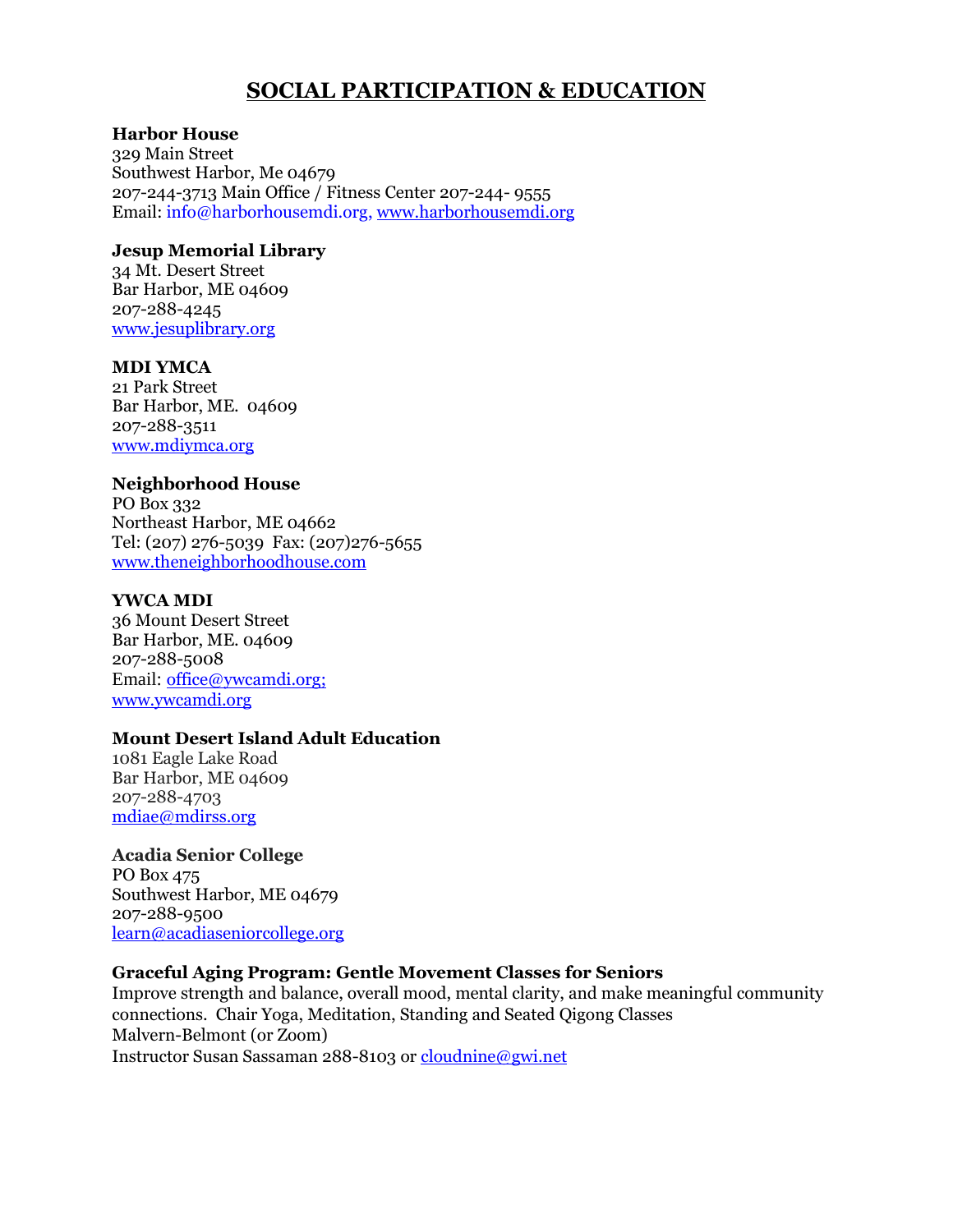### **Fitness Classes (Cardio, Weights, Balance, Stretch)**

Free classes. Designed for seniors. Contact: Mary Parham, Community Health Educator 207-801-5034 [Mary.Parham@mdihospital.org](mailto:Mary.Parham@mdihospital.org)

### **Fitness for Parkinson's Exercise Class (Weights, Balance, Stretch)**

Parkinson's Specific. Free. Contact: Mary Parham, Community Health Educator 207-801-5034 [Mary.Parham@mdihospital.org](mailto:Mary.Parham@mdihospital.org)

### **RSU24 Adult & Community Education**

RSU24 Adult & Community Education supports and trains community members in Eastern Hancock County & beyond. 1888 US Highway 1 Sullivan, ME 04664 207-422-4794 [www.rsu24.maineadulted.org](http://www.rsu24.maineadulted.org/)

### **Downeast Senior College**

DSC offers courses and activities to persons at least 50 year of age. There are no exams, grades, diplomas or degrees required for participation. Courses include both traditional, readingrelated courses and non-traditional "hands-on" courses & activities.

Downeast Senior College/University College at Ellsworth Mill Mall, 248 State Street, Suite 1 Ellsworth, ME 04605 207-667-3897 [www.learn.maine.edu/ellsworth/about-uce/downeast-senior-college](http://www.learn.maine.edu/ellsworth/about-uce/downeast-senior-college)

### **OUTDOOR SPACES**

### **Bar Harbor Parks**

Agamont Park – corner of Main & West Streets Grant Park – at the end of Albert Meadow on the Shore Path Park Street Playground – Park Street across from the MDI YMCA Town Hill Playground - Route 102 next to Camden National Bank Village Green – located where Main Street, Mount Desert Street, Firefly Lane and Kennebec Place intersect

#### **Acadia National Park**

ANP is located on Mount Desert Island, Isle au Haut, and Schoodic Point. ANP, the only National Park in Maine, offers 125 miles of hiking trails and 45 miles of carriage roads. Kayaking and canoeing are popular activities. Two beaches offer salt water or fresh water in which to swim. A variety of ranger-led programs will introduce you to Acadia's diverse natural and cultural history. Hulls Cove Visitor Center, Route 3, Bar Harbor, ME 04609 207-288-3338 [www.nps.gov](http://www.nps.gov/)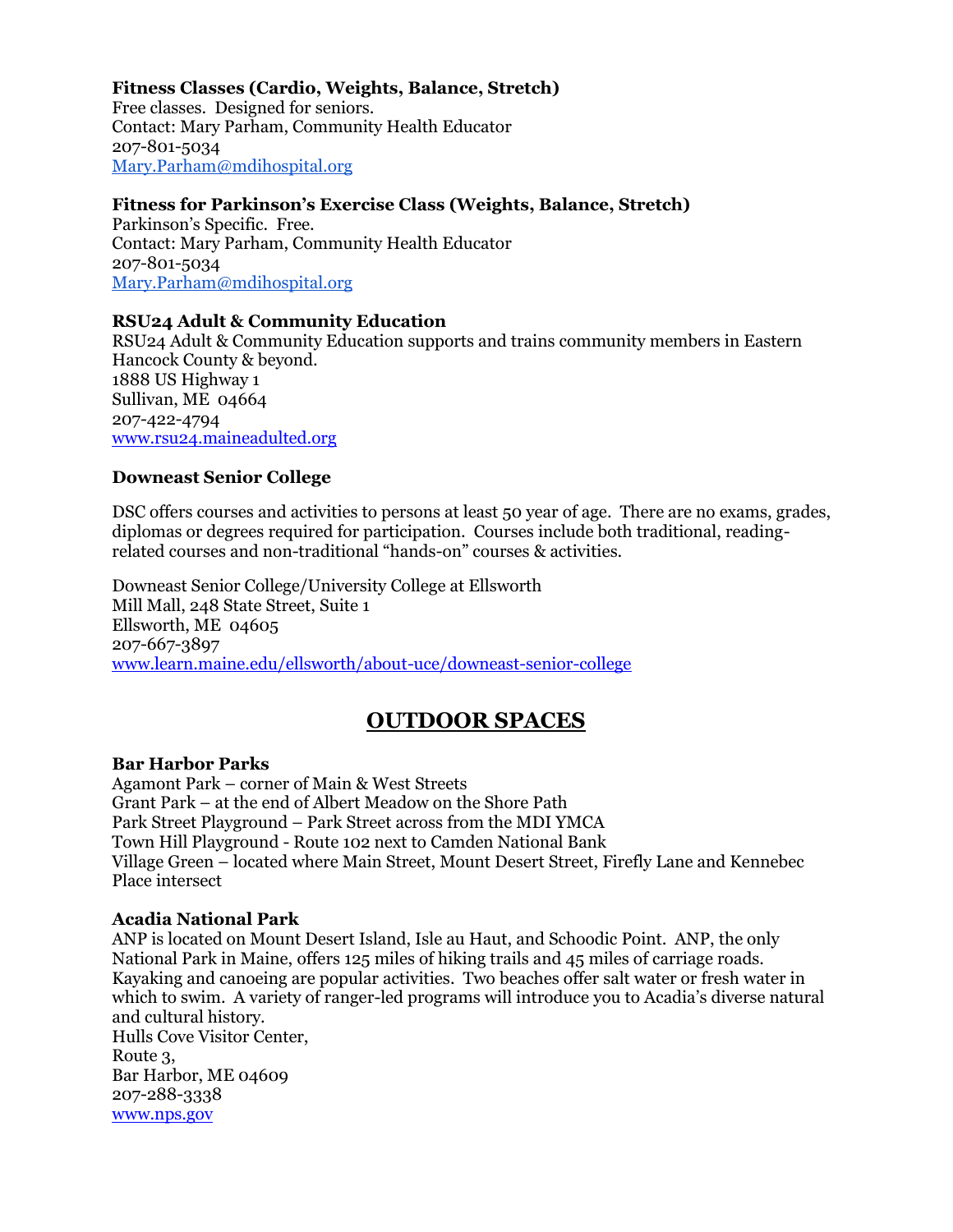### **Maine Coast Heritage Trust**

Our free and public preserves range from waterfront pocket parks to vast forests, from wild islands to community garden spaces. These special places are here for you to enjoy thanks to the generosity of thousands of donors. Thank you ahead of time for helping us keep the coast clean and beautiful!

207-244-5100 [www.mcht.org](http://www.mcht.org/)

#### **Maine Trail Finder**

A free online recreational resource for finding trails in Maine that can be located by county. Includes a variety of 4-season trail activities with a range of difficulty levels [www.mainetrailfinder.com](http://www.mainetrailfinder.com/)

### **CIVIC PARTICIPATION & EMPLOYMENT**

### **Volunteer Opportunities**

AOS91 (MDIRSS School District -207-288-5049 Bar Harbor Food Pantry –207- 288-3375 Friends of Acadia – 207-288-3340 Hospice Volunteers of Hancock County – 207-667-2531 Island Connections – 207-288-4457 Jesup Memorial Library – 207-288-4245 MDI Hospital – 207-288-5081 OpenTable MDI – 207-664-9026 Protecting Animals Welfare (P.A.W.) – 207-460-8920 SPCA of Hancock County – 207- 667-8088 The Town of Bar Harbor – 288-4098 YWCA MDI – 207-288-5008 **Faith Communities**

### **Bar Harbor Congregational**

29 Mt. Desert Street, Bar Harbor 288-3280

### **Beth Israel Synagogue** Bangor, Maine

945-3433

## **Beth Abraham Synagogue**

Bangor, Maine 947-0876

#### **Church of Our Father** 91 State Hwy 3, Hulls Cove 288-4849

**Congregation Beth El**

Bangor, Maine 945-4578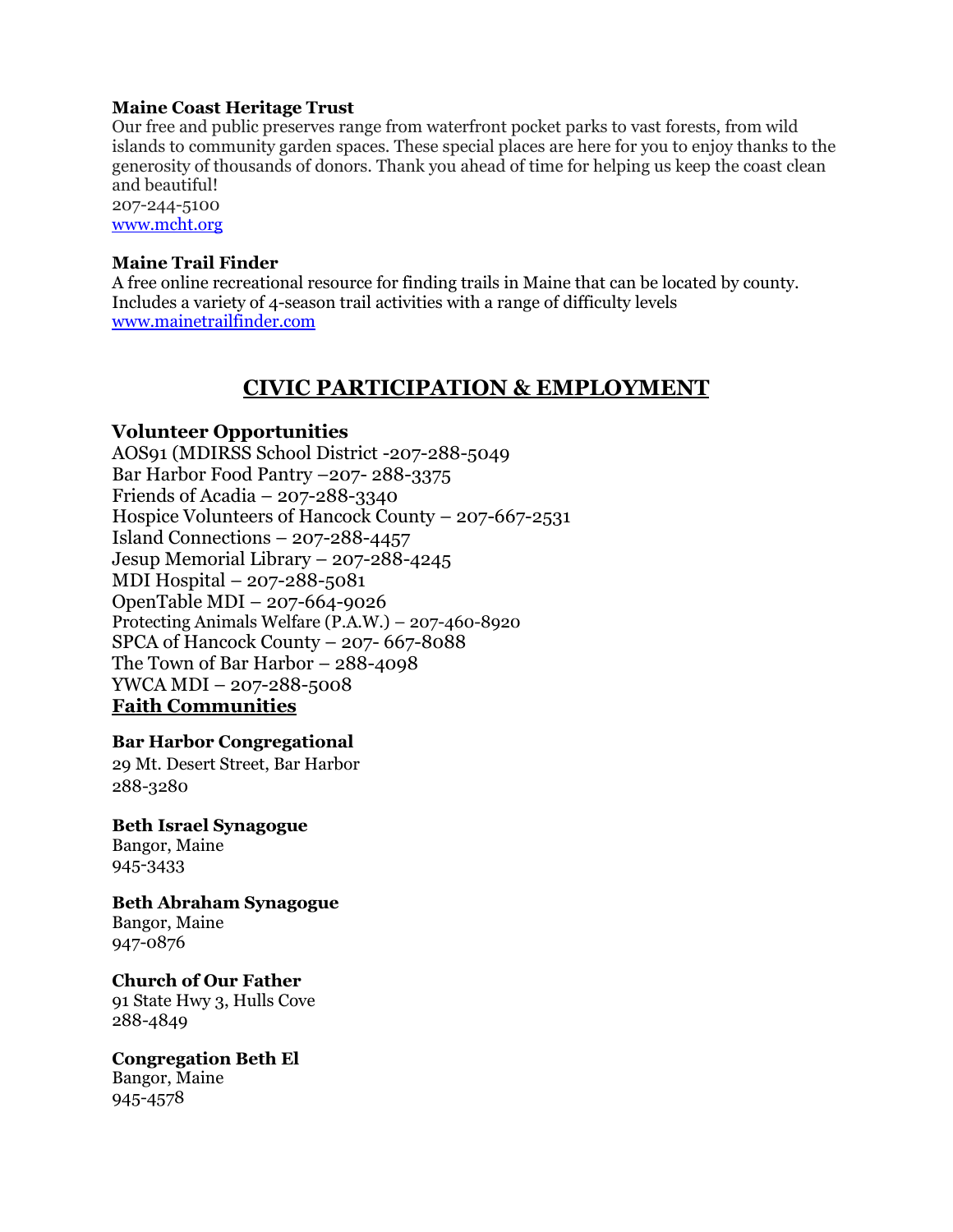### **Eden Baptist Church**

Old Bar Harbor Road, Salisbury Cove 288-9812

### **First Baptist Church**

46 Ledgelawn Avenue, Bar Harbor 207-288-3563

### **Holy Redeemer Catholic Church**

21 Ledgelawn Avenue, Bar Harbor 288-3535

### **Kingdom Hall of Jehovah's Witnesses**

1428 State Hwy 3, Bar Harbor 288-4341

### **Street Saviour's Church**

41 Mt. Desert Street, Bar Harbor 288-4215

### **COMMUNICATION & INFORMATION**

#### **Bar Harbor Resources**

Barharbormaine.gov is the official Town of Bar Harbor website. Links to town officials, committees, other community resources, organizations, and schools are available. Age-Friendly Bar Harbor maintains a page on the Town website.

### **FACEBOOK:**

[www.facebook.com/B](http://www.facebook.com/townofsullivan)ar Harbor Age-Friendly

### **Hancock County Resources**

Bangor Daily News published daily [www.bangordailynews.com](http://www.bangordailynews.com/)

**Ellsworth American** Published weekly [www.ellsworthamerican.com](http://www.ellsworthamerican.com/)

**Mount Desert Islander** Local newspaper published weekly www.mdislander.com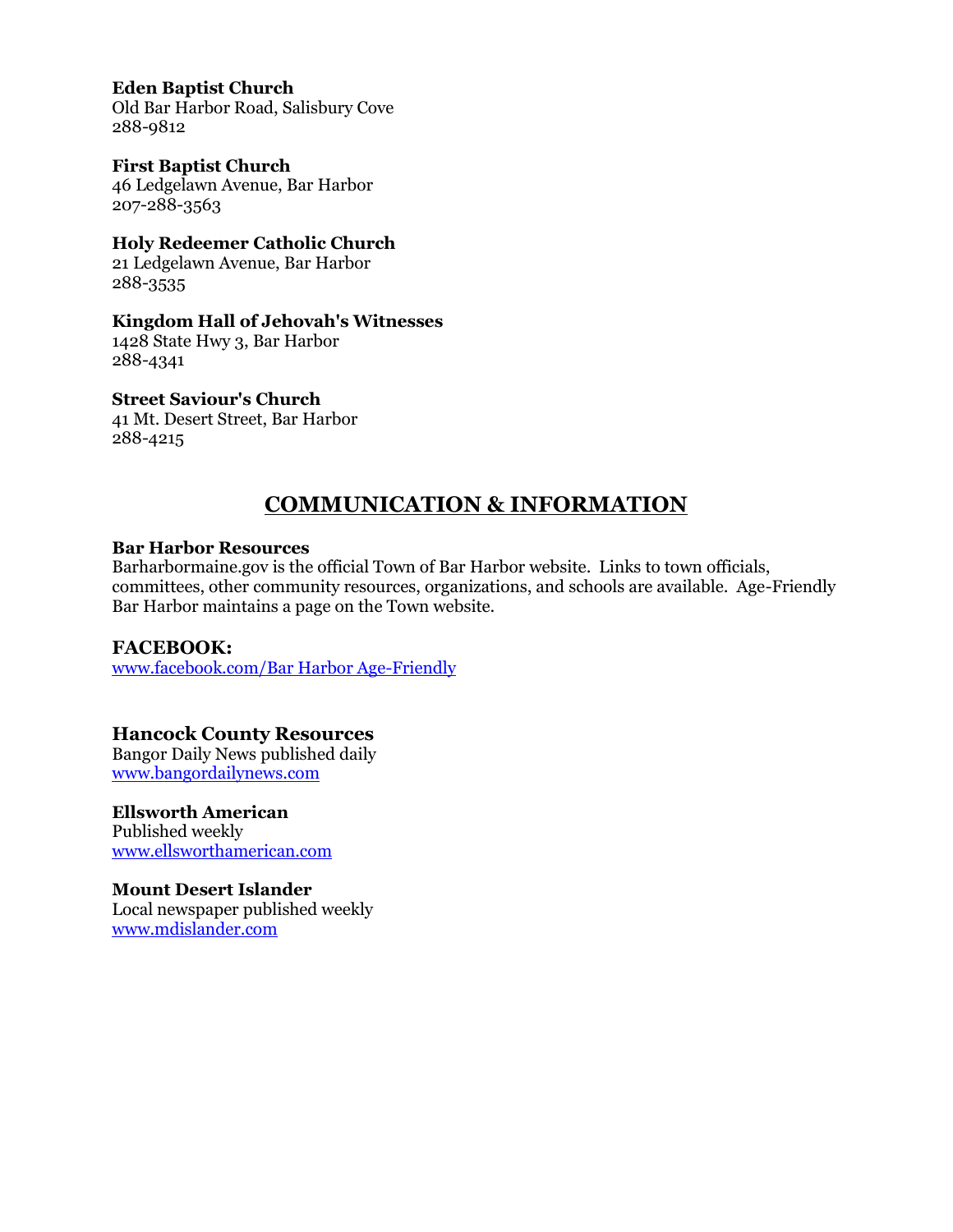### **MAINE RESOURCES**

### **HEALTHCARE**

#### **Get Better Maine**

A program of the Maine Health Management Coalition (MHMC), which provides public information on Maine doctors and hospitals in order to allow people to make informed decisions about the care they receive. 207-844-8106 [www.getbettermaine.org](http://www.getbettermaine.org/)

### **Maine Alzheimer's Association**

383 US Route One Suite 2C Scarborough, ME 04074 207-772-0115 24/7 Toll free 1-800-272-3900 <http://www.alz.org/maine/>

### **Maine Center for Disease Control and Prevention (CDC)**

286 Water Street Key Plaza 8th Floor Augusta, Maine 04333 207-287-4397 <http://www.maine.gov/dhhs/mecdc/>

**The Iris Network-** information and resources for the visually impaired.

189 Park Avenue Portland, ME 04102 207-774-6273 <http://www.theiris.org/>

### **Adult Protective Services**

Provides education about and investigates allegations of elder abuse and neglect, including physical and sexual abuse, financial exploitation and emotional and verbal abuse. All reports are confidential. Office of Aging and Disability Services, SHS #11 41 Anthony Ave, Augusta, ME 04333 207-287-9200 24-hour toll free 1-800-624-8404 <http://www.maine.gov/dhhs/oads/aps-guardianship/>

#### **Maine Veterans' Homes** 40 Civic Center Drive

Augusta, ME 04330 1-800-278-9494 [www.maineveteranshomes.org](http://www.maineveteranshomes.org/)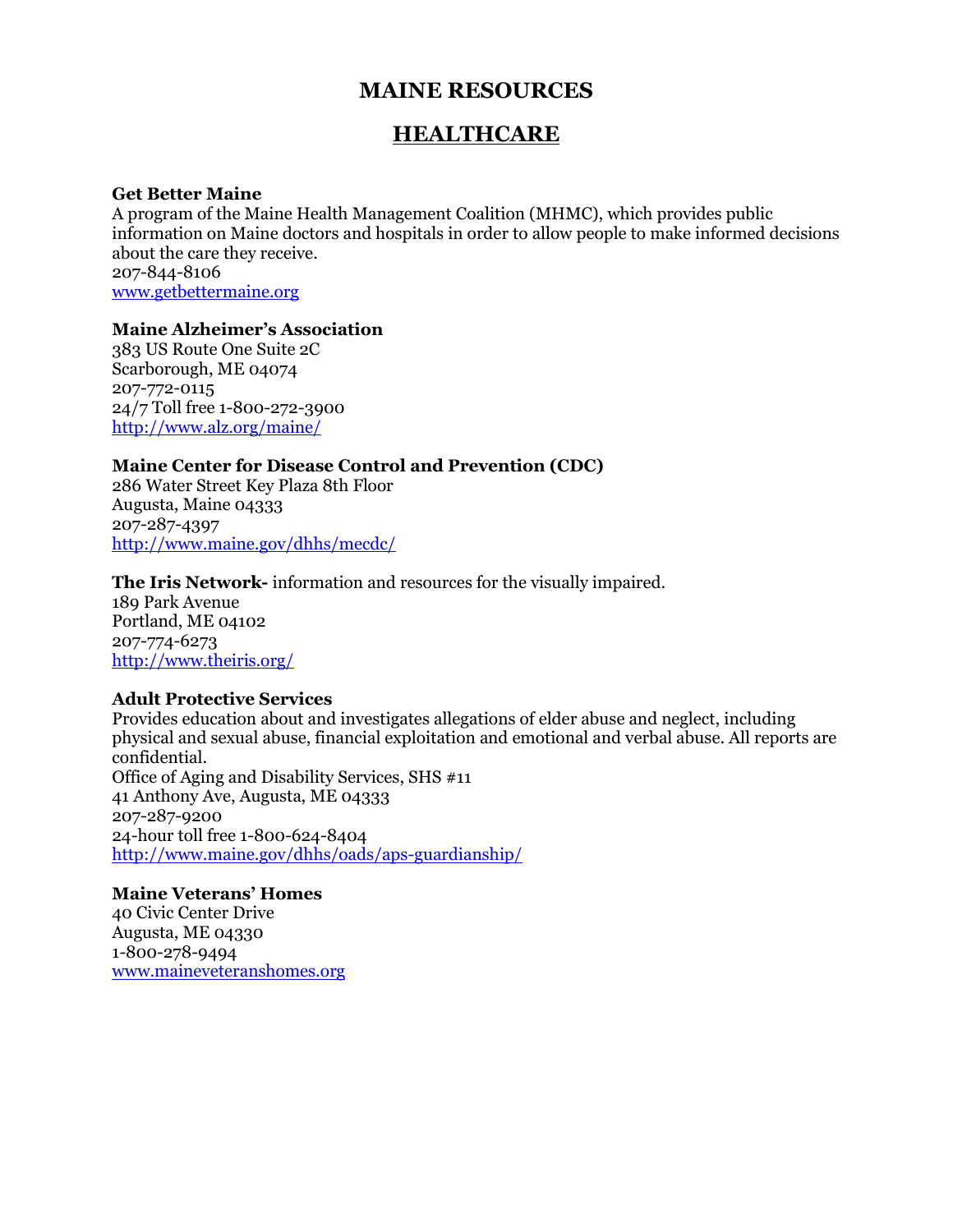### **HELP WITH HEALTH INSURANCE**

### **enroll207**

A project of Maine Health Access Foundation that connects Mainers to certified assisters who can help review new options for health insurance through the Maine Health Insurance Marketplace. Maine Health Access Foundation 150 Capitol Street Suite 4, Augusta, ME 04330 207-620-8266 [www.enroll207.com](http://www.enroll207.com/)

### **MaineCare**

MaineCare (Medicaid) is a joint federal and state health care program for people with low income and limited resources to pay for health care. Through the Medicaid Waiver program, older adults who are eligible for nursing home payments can receive medical and support services that enable them to continue living at home.

207-287-3707 [www.maine.gov/dhhs/mainecare.shtml](http://www.maine.gov/dhhs/mainecare.shtml)

### **State Health Insurance Program (SHIP)**

The Maine SHIP is a health insurance assistance program funded by the Centers for Medicare and Medicaid Services (CMS). 1-877-353-3771 (local office) 1-800-262-2232 (state office) [www.maine.gov/dhhs/oads/community-support/ship.html](http://www.maine.gov/dhhs/oads/community-support/ship.html)

### **HELP WITH PRESCRIPTION MEDICATIONS**

### **Maine Department of Health and Human Services**

Low-cost drug program for older adults and people with disabilities. For an application, contact the Maine Department of Human Services prescription drug information line: 1-866-796-2463 or 207-287-3707 [www.maine.gov/dhhs/prescription\\_drugs.shtml](http://www.maine.gov/dhhs/prescription_drugs.shtml)

### **Maine Community Resources**

#### **Senior Corps**

Connects adults 55+ with community organizations that need them moStreet Contribute life skills and experience or learn new ones in your role as a foster grandparent, senior companion, or other volunteer activity. <http://www.nationalservice.gov/programs/senior-corps>

#### **211 Maine**

2-1-1 Maine is a comprehensive statewide directory of over 8,000 health and human services available in Maine. The toll free 2-1-1 hotline connects callers to trained call specialists who can help 24 hours a day, 7 days a week. Finding the answers to health and human services questions and locating resources is as quick and easy as dialing 2-1-1 or visiting[: www.211maine.org](http://www.211maine.org/)

### **Maine Senior Guide**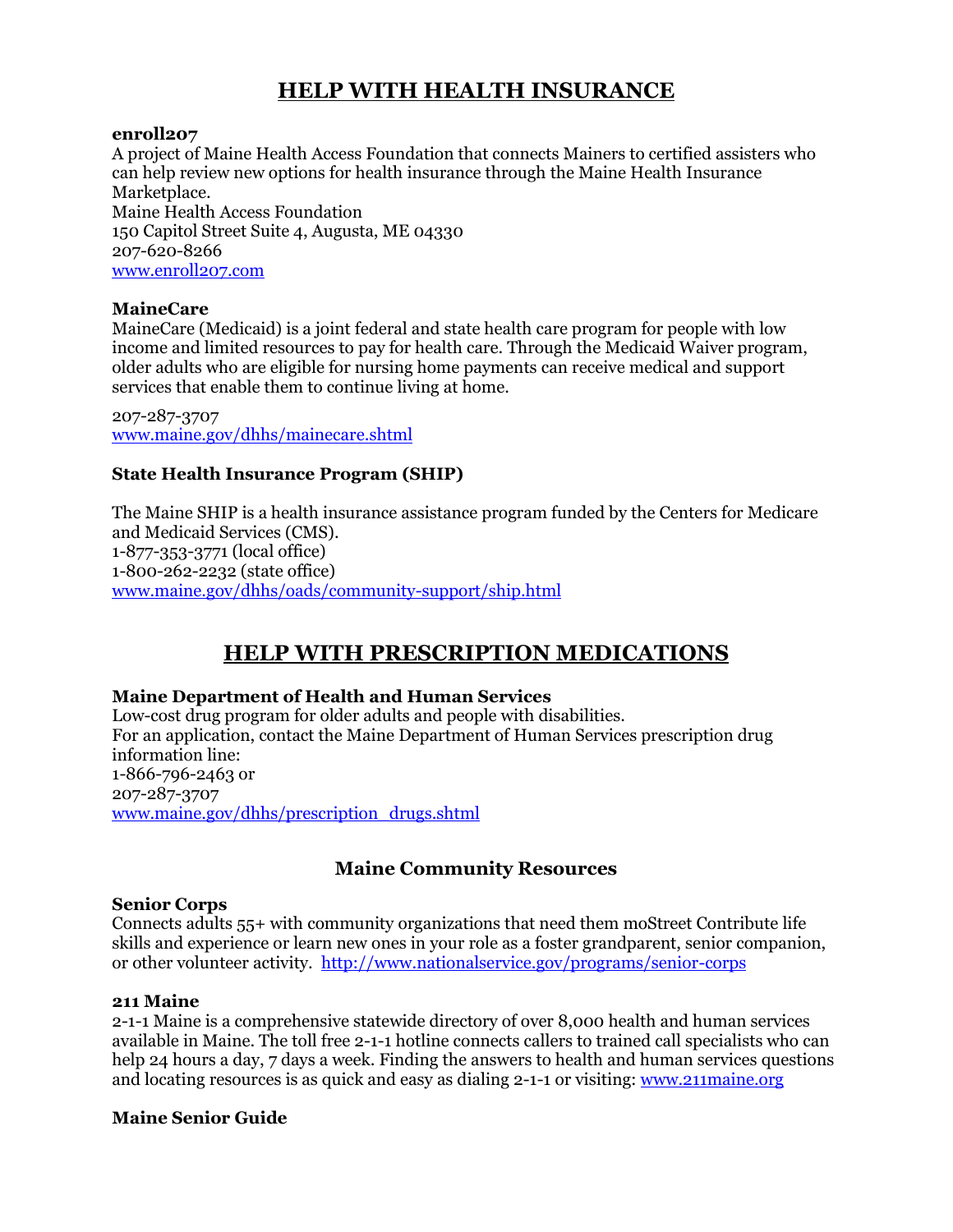An online resource offering information on all things seniors, including a variety of social opportunities. Search by region or town to find entertainment events, social groups, senior education, and travel or recreational opportunities. http://maineseniorguide.com

#### **UMaine Center on Aging**

Promote and facilitate activities on aging in the areas of education, research and evaluation, and community service to maximize the quality of life of older citizens and their families in Maine and beyond. Camden Hall

25 Texas Avenue Bangor, ME 04401-4324 207-262-7921 https://mainecenteronaging.umaine.edu

### **HOUSING ASSISTANCE**

### **Rural Repair and Rehabilitation Loans and Grants**

The USDA's Very Low-Income Housing Repair program provides loans and grants to very low income homeowners to repair, improve, or modernize their dwellings or to remove health and safety hazards. Rural Development 1423 Broadway Bangor, Maine 04401 207-990-3676 Ext 5425 [www.payingforseniorcare.com/home-modifications/usda-ruralrepair-grant.html](https://gcc02.safelinks.protection.outlook.com/?url=http%3A%2F%2Fwww.payingforseniorcare.com%2Fhome-modifications%2Fusda-ruralrepair-grant.html&data=04%7C01%7C%7C116ed08bfc354cc355d808d8bf16a800%7Ced5b36e701ee4ebc867ee03cfa0d4697%7C0%7C0%7C637469451325391199%7CUnknown%7CTWFpbGZsb3d8eyJWIjoiMC4wLjAwMDAiLCJQIjoiV2luMzIiLCJBTiI6Ik1haWwiLCJXVCI6Mn0%3D%7C1000&sdata=sRiqQTlL%2F5%2B%2BMVxLbtQ5OfySx3QYIoOYvdYNmux9dzk%3D&reserved=0)

### **Comfortably Home**

Acadia Community Association under MDI & Ellsworth Housing Authorities Comfortably Home helps seniors live independently—and safely—in their own homes. Our professionals make minor repairs as well as basic accessibility and safety improvements at no cost for qualified homeowners. 207-288-4770

### **Low Income Home Energy Assistance Program**

Provides financial assistance for residents who are unable to pay utility bills. Weatherization resources also may be available. MaineHousing 353 Water Street Augusta, ME 04333 1-800-452-4668 or 207-626-4600 [www.mainehousing.org/programsservices/energy/energydetails/low-income-home](http://www.mainehousing.org/programsservices/energy/energydetails/low-income-home-energyassistance-program)[energyassistance-program](http://www.mainehousing.org/programsservices/energy/energydetails/low-income-home-energyassistance-program)

### **MaineHousing**

Provides grants or low-cost home improvement loans for health and safety related repairs and improvements. The program consists of a Home Repair Grant, Elderly Hardship grant and Septic Repair/Replacement loans. 1-800-452-4668 or 207-626-4600 [www.mainehousing.org](http://www.mainehousing.org/)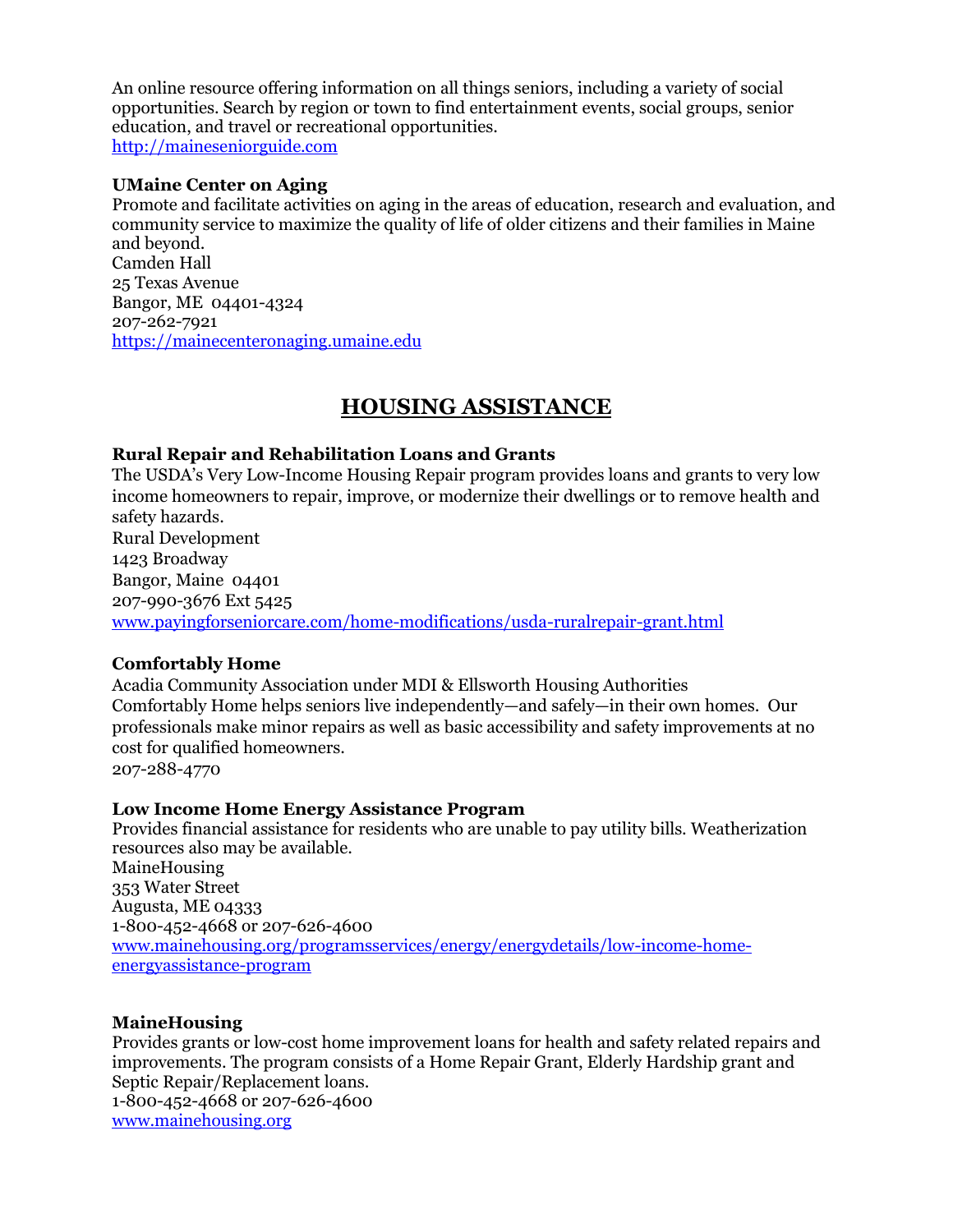### **Rural Repair and Rehabilitation Loans and Grants**

The USDA's Very Low-Income Housing Repair program provides loans and grants to very low income homeowners to repair, improve, or modernize their dwellings or to remove health and safety hazards.

USDA Rural Development State Office 967 Illinois Avenue, Bangor ME 04401 207-990-9160 [www.payingforseniorcare.com/home-modifications/usda-ruralrepair-grant.html](http://www.payingforseniorcare.com/home-modifications/usda-ruralrepair-grant.html)

## **CHOOSING A SENIOR LIVING COMMUNITY**

**Assisted Living Directory** A list of Maine's assisted living facilities and services. 1-866-333-6550 [www.assisted-living-directory.com/content/maine.htm](http://www.assisted-living-directory.com/content/maine.htm)

### **Volunteerism**

### **Volunteer Maine**

Provides information on volunteer opportunities throughout Maine. Search can be narrowed to specifics such as to interest, age, and location. <http://www.volunteermaine.org/>

### **Maine Department of Labor**

54 State House Station Augusta, Maine 04333 207-623-7900 Career Center Hotline: 1-888-457-8883 <http://www.maine.gov/labor/>

### **Secretary of State's Office**

Bureau of Corporations, Elections & Commissions 101 State House Station Augusta, Maine 04333-0101

207-624-7736 <http://www.maine.gov/sos/cec/index.html>

### **Score Maine- mentoring & assistance for small businesses**

A nonprofit organization that provides mentoring and assistance, including free and low-cost workshops and advice, to emerging and existing small businesses in Maine. 100 Middle Street, 2nd Fl. Portland, Maine 04101 207-536-1143<http://www.scoremaine.org/us/>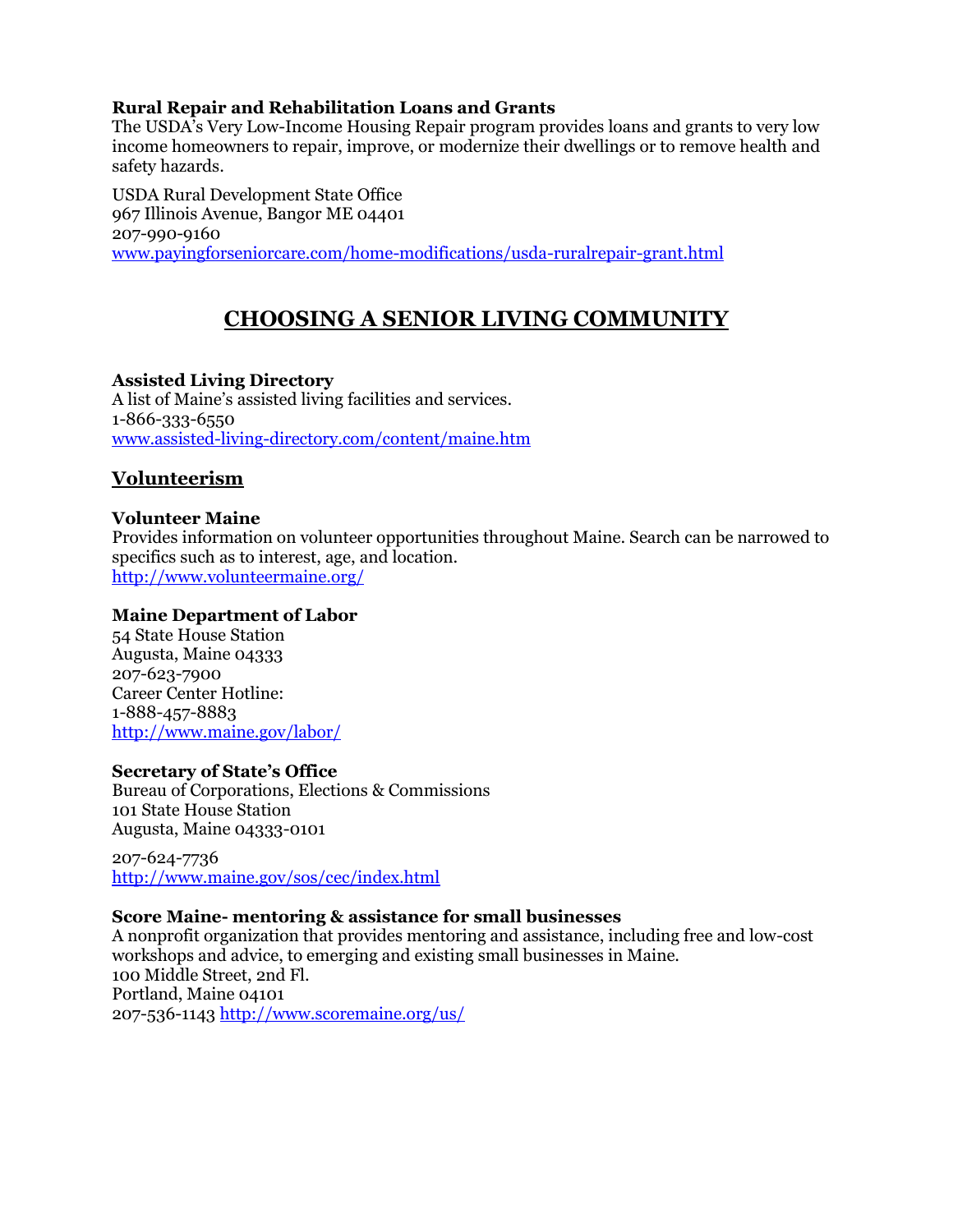### **Maine Volunteer and Employment Resources**

### **Volunteer Maine**

Provides information on volunteer opportunities throughout Maine. Search can be narrowed to specifics such as to interest, age, and location. <http://www.volunteermaine.org/>

### **Maine Department of Labor**

54 State House Station Augusta, Maine 04333 207-623-7900 Career Center Hotline: 1-888-457-8883 <http://www.maine.gov/labor/>

### **Secretary of State's Office**

Bureau of Corporations, Elections & Commissions 101 State House Station Augusta, Maine 04333-0101

207-624-7736 <http://www.maine.gov/sos/cec/index.html>

### **Score Maine- mentoring & assistance for small businesses**

A nonprofit organization that provides mentoring and assistance, including free and low-cost workshops and advice, to emerging and existing small businesses in Maine. 100 Middle Street, 2nd Fl. Portland, Maine 04101 207-536-1143 <http://www.scoremaine.org/us/>

### **LEGAL SERVICES**

### **Legal Services for the Elderly (LSE)**

Provides free legal services statewide to people aged 60 and over. Priority is given to those who are socially or economically needy. LSE has offices in Augusta, Bangor, Lewiston, Presque Isle and Scarborough. Staff attorneys provide representation in matters concerning access to longterm care, physical abuse or financial exploitation, public benefits, evictions, foreclosure and other issues.

LSE provides free legal information and brief services from Helpline attorneys over the phone on a wide variety of issues. For clients who need extended assistance, LSE may make a referral to one of its regional offices.

5 Wabon Street, Augusta, ME 04330 Legal Helpline Statewide; 1-800-750-5353; 207-621-0087 [www.mainelse.org](http://www.mainelse.org/)